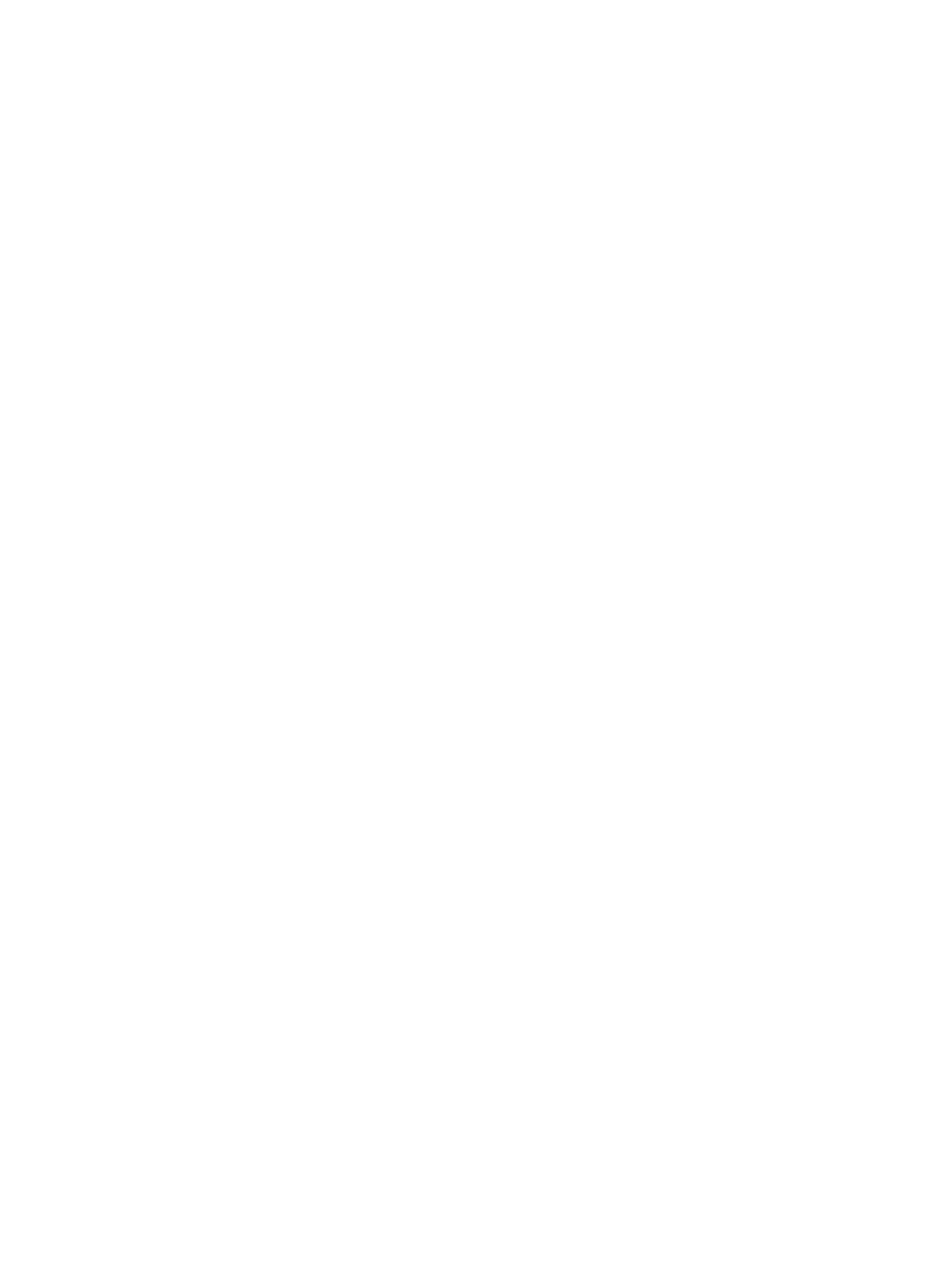# **UNIVERSITY OF GIRONA CHILD PROTECTION POLICY**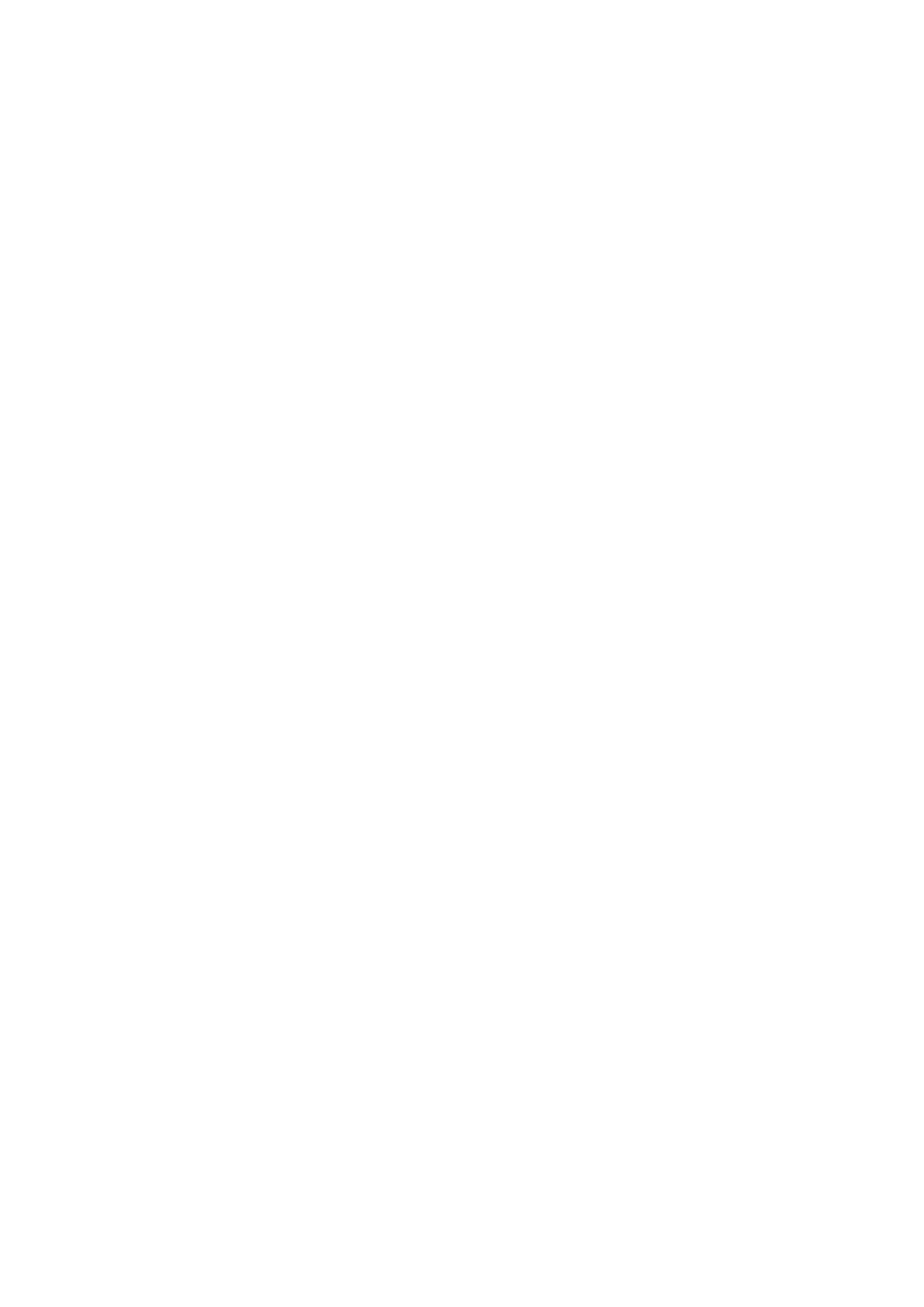## **Index**

|      |                                                                             | 5  |
|------|-----------------------------------------------------------------------------|----|
|      | University of Girona Child Protection Policy: definition of terms           | 6  |
|      |                                                                             | 9  |
| 1.1. |                                                                             | 9  |
| 1.2. | Guiding principles behind the University of Girona's Child                  | 9  |
| 1.3. |                                                                             | 10 |
|      |                                                                             | 11 |
| 2.1. |                                                                             | 11 |
|      |                                                                             | 11 |
|      |                                                                             | 11 |
|      |                                                                             | 11 |
|      |                                                                             | 11 |
| 2.2. |                                                                             | 12 |
| 2.3. | Conduct of persons to whom this policy may apply outside the organisational | 13 |
| 2.4. |                                                                             | 13 |
|      |                                                                             | 15 |
| 3.1. |                                                                             |    |
| 3.2. |                                                                             |    |
| 3.3. |                                                                             |    |
| 3.4. |                                                                             |    |
|      |                                                                             |    |
|      |                                                                             |    |
|      | 3.4.3. Management of allegations, safeguarding and confidentiality  18      |    |
| 3.5. |                                                                             |    |
|      |                                                                             |    |
| 4.1. |                                                                             |    |
| 4.2. |                                                                             |    |
| 4.3. |                                                                             |    |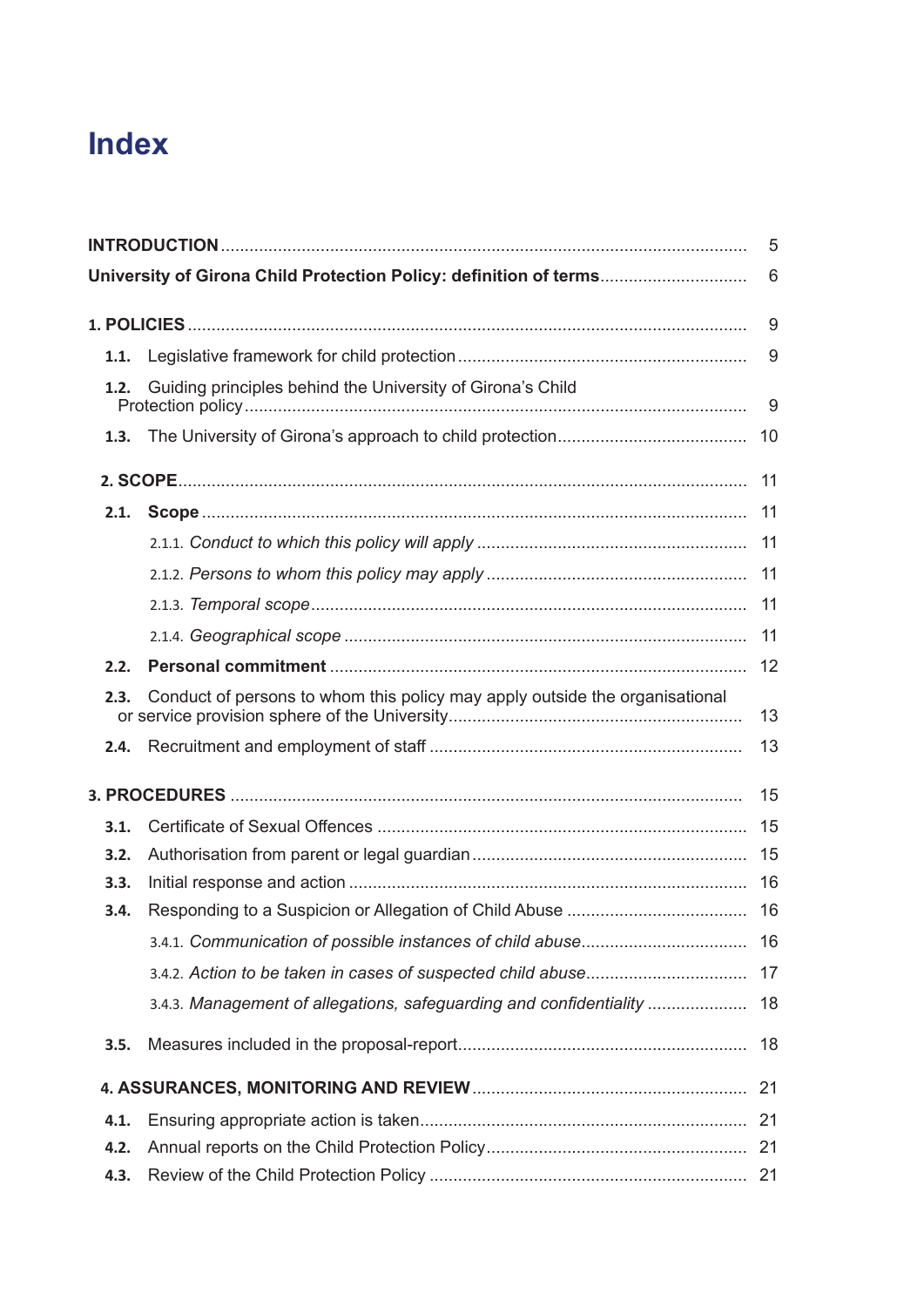| Appendix 1. Declaration of understanding and acceptance of the Child |  |
|----------------------------------------------------------------------|--|
|                                                                      |  |
|                                                                      |  |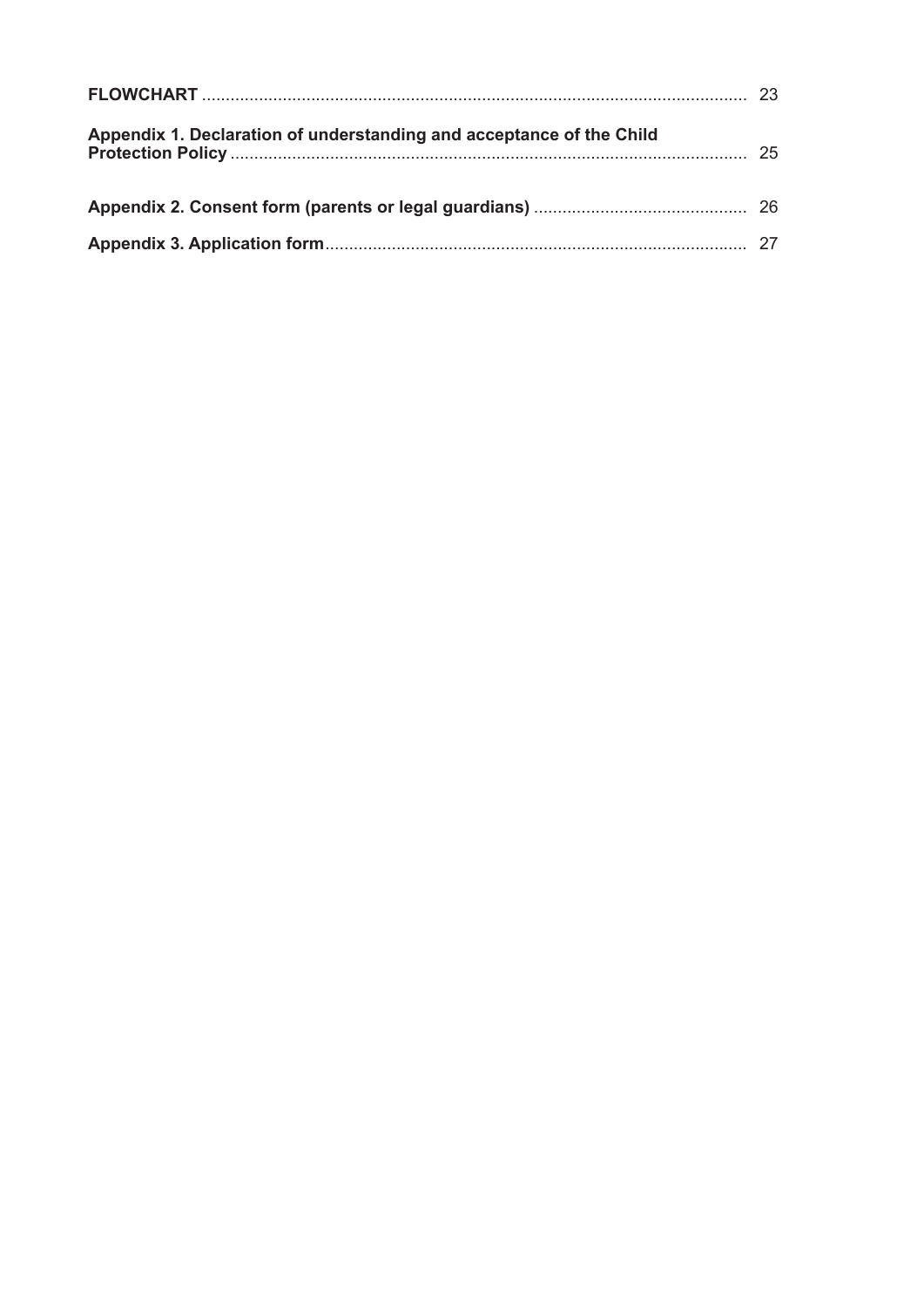## **INTRODUCTION**

The University of Girona, with the aim of protecting the rights and interests of all children and young adults, is committed to ensuring compliance with the rights of children and young adults in accordance with the United Nations Convention on the Rights of the Child (1989). The university assumes responsibility for safeguarding children and young adults in all its activities, including protection from any form of harm, abuse, neglect, or exploitation. Furthermore, it will take positive action to prevent those who have in any way abused minors from becoming involved with the University of Girona at any level. Strict measures will be taken against any member of staff or person collaborating with the university who abuses a child or young adult.

Additionally, staff and collaborators are required to be actively committed to safeguarding children and young adults. Decisions and actions in response to concerns about the welfare of a child or a young adult, and breaches of the Child Protection Policy will be guided by the principle "in the best interests of the child or young adult." The child has the right to an assessment of her/his best interests, which must be considered of primary importance in any action or decision that may concern him or her.

This policy is based on the principles set out in the Convention on the Rights of the Child (CRC), resolution S-27/2 A World Fit for Children (2002), and general comment No. 13 (2011) of the Commission on the Rights of the Child on the right of the child to freedom from all forms of violence, all of which consider child protection to be of the highest priority.

The policy will be implemented giving due consideration at all times to the wishes, feelings and opinions of the child or young adult, as well as their right to participate, in accordance with their age, maturity, development and personal evolution, in the process of determining their best interests.

In the drafting of this Child Protection Policy, the following documents have been consulted:

Keeping Children Safe, **Child Safeguarding Standards and how to implement them**, 2014

Educo, **Child safeguarding policy and code of conduct**, 2015

Children International, **Child protection policy**, 2019

UdG, **Protocol to prevent and act against violence or harassment based on sex, gender or sexuality at the University of Girona**, 2017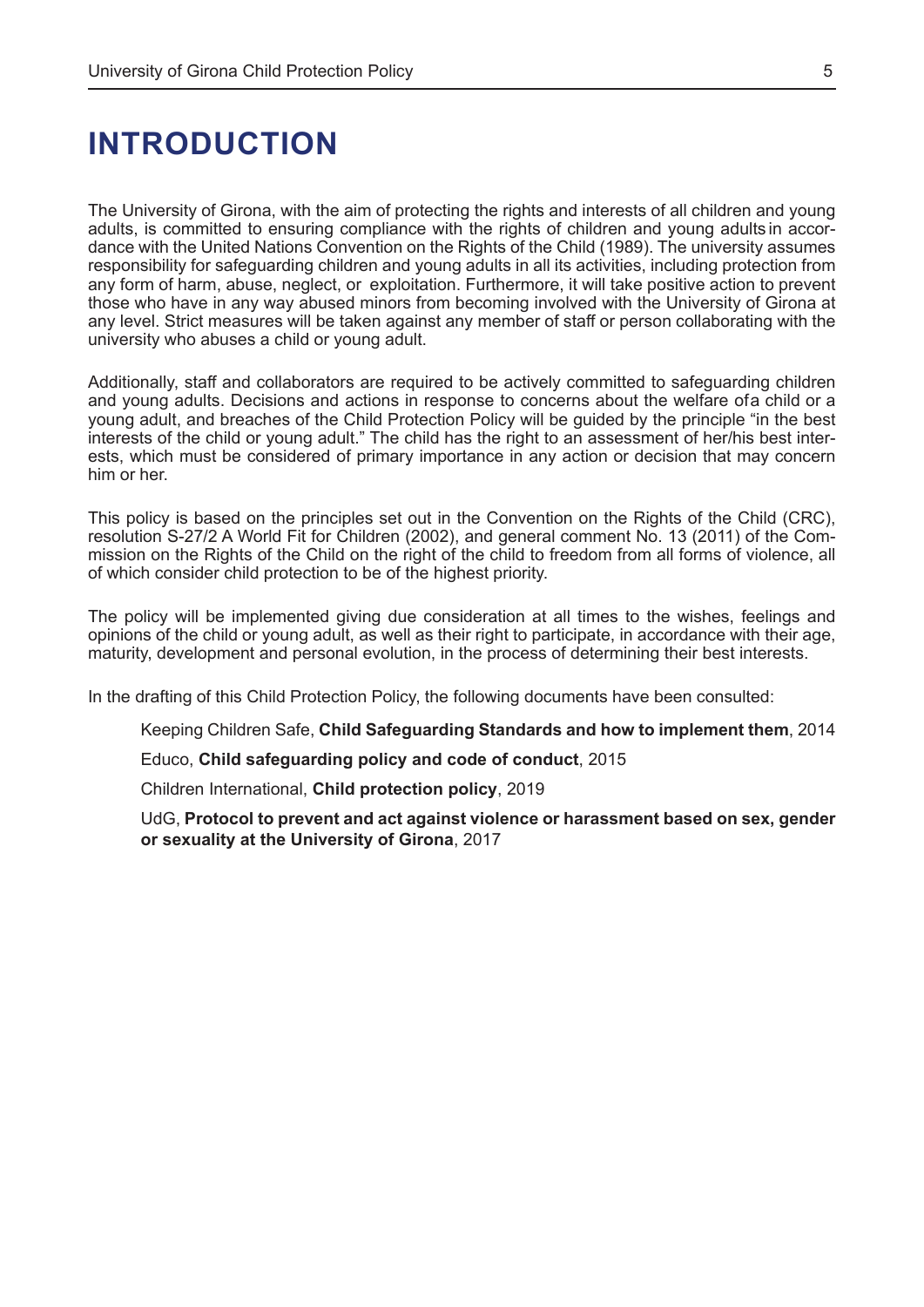## **University of Girona Child Protection Policy: definition of terms**

In accordance with the UN Convention on the Rights of the Child, for the purposes of this policy, 'child' refers to a person under 18 years of age (article 1).

**Child abuse** is defined as all those forms of physical, sexual or emotional abuse, commercial exploitation or any other form of child exploitation and any act that may cause a child to suffer actual or potential harm. The abuse of persons under the age of 18 may be a deliberate act or may be the results of not having taken appropriate action to prevent harm (acts of commission or omission).

**Harm** is understood as:

- **- Physical abuse:** physical harm, actual or potential, perpetrated by another person, adult or child. It may involve hitting, shaking, poisoning, drowning and burning. Physical harm may also occur when a parent or other caregiver deliberately causes symptoms of illness in a child.
- **- Sexual abuse**: forcing or luring a child to participate in sexual activities that he or she does not fully understand and has little choice in consenting to. This may include, but is not limited to, rape, oral sex, penetration or non-penetrative acts such as masturbation, kissing, touching and fondling. It can also include involving children in looking at, or in the production of, sexual images, watching sexual activities, and encouraging children to behave in sexually inappropriate ways.
- **- Child sexual exploitation**: a form of sexual abuse that involves children being given money, gifts, food, shelter, affection, status or any other good, material or immaterial needed by them or their family, in exchange for performing sexual activities. This generally involves the manipulation or coercion of a child; it may involve befriending the child, gaining their trust, or subjecting them to drugs and alcohol. The abusive relationship between victim and perpetrator leads to an imbalance of power when the victim's options are limited. It is a form of abuse that children and adults can misunderstand by consensus.
- **- Abandonment and neglect:** the persistent failure to meet a child's basic physical, emotional and/or psychological needs, likely to result in the serious impairment of the child's health or development. It includes the failure to properly supervise and protect children from harm and provide nutrition, shelter, and safe living/working conditions. It may also involve maternal neglect during pregnancy as a result of drug or alcohol abuse, and the abandonment and abuse of a child who is disabled.
- **- Emotional abuse**: persistent emotional mistreatment that impacts on the child's emotional development. Acts of emotional abuse include restriction of movement, degradation, humiliation, bullying (including cyber-bullying) and threat, fear, discrimination, ridicule or other non-physical forms of hostile treatment or rejection.

Child abuse will also be understood as anything which individuals, institutions, or processes do or fail to do, intentionally or otherwise, which may directly or indirectly harm children or damage their prospects of safe and healthy development into adulthood.

Institutional abuse is caused by any legislation, procedure, act or omission originating from public authorities, or derived from individual action by a professional, which involves abuse, neglect, detriment to health, safety, emotional state, physical well-being or proper maturation, or which violates the basic rights of the child and/or children.

This policy defines child protection as the responsibilities, measures and preventive and response activities that the University of Girona will undertake to protect children, ensuring that no child is subjected to abuse because of the institution, or the actions of its staff or collaborators.

Moreover, it incorporates the responsibility to ensure that, where there are concerns about a child's welfare, or where a child has been abused, the necessary action is taken to address these concerns.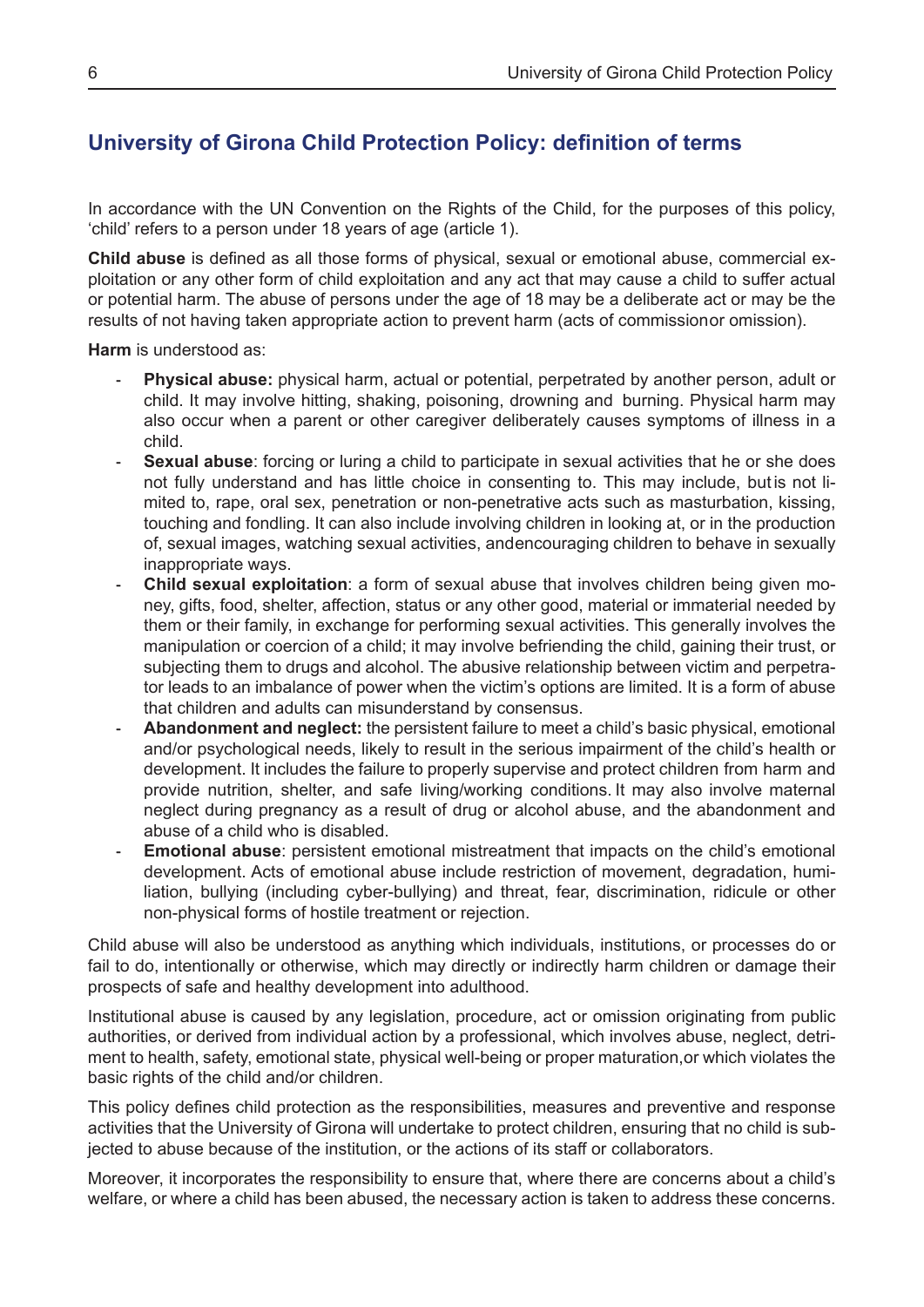Such situations must be reported, and appropriate action taken in accordance with relevant international and national procedures, and incidents must be analysed to ensure continued learning and growth of the child over time.

**Direct contact with children:** this is defined as being in the physical presence of a child in the context of work, whether that contact is occasional or regular, short or long term. This could include while attending meetings, during practical classes, presentations and conferences where people under 18 are present, conducting interviews, testing, administering questionnaires, etc.

**Indirect contact with children**: this is considered to take place when accessing information about children in the context of work, such as personal data (names, addresses, etc.), photographs and personal histories.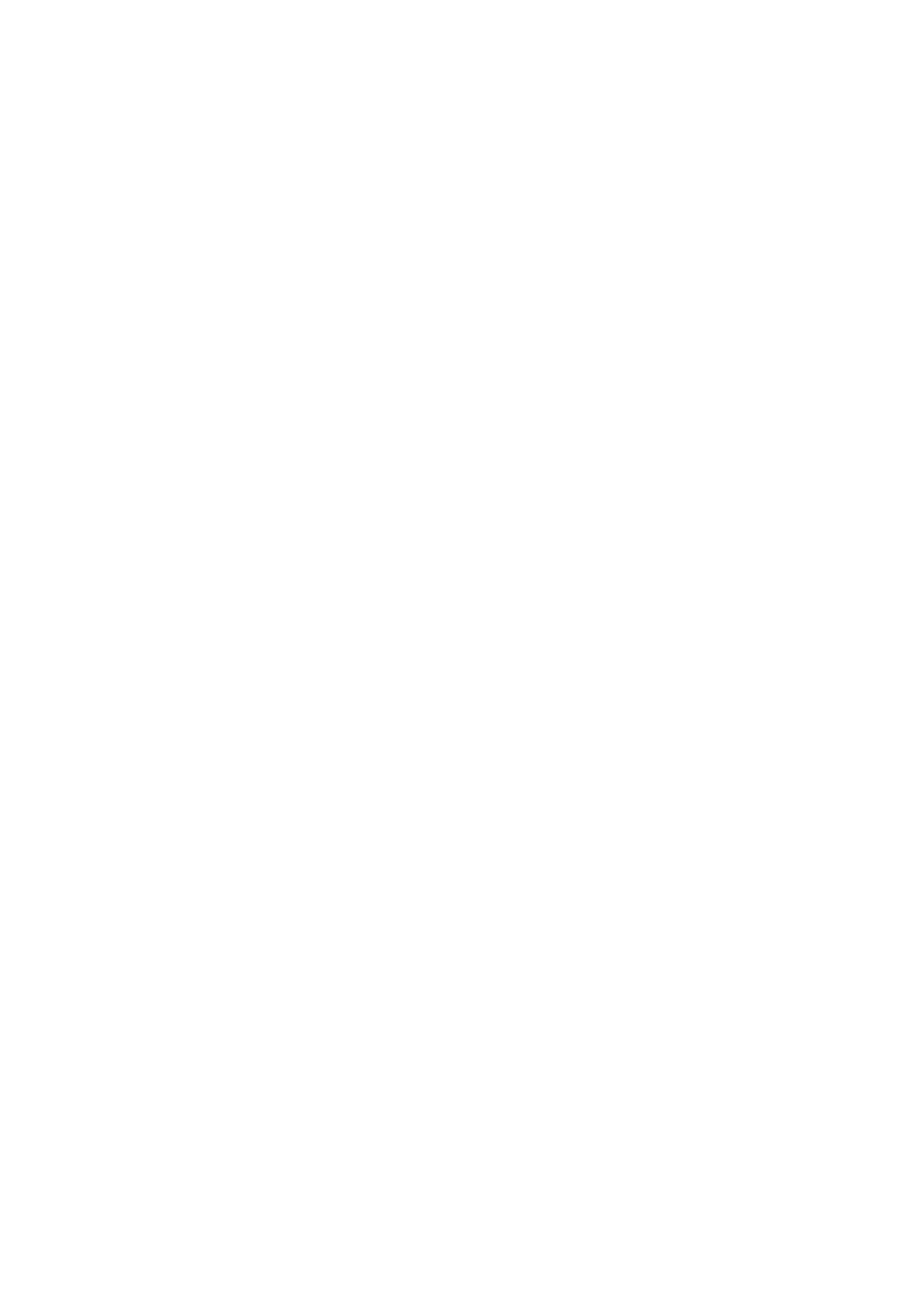## **1. POLICIES**

### **1.1. Legislative framework for child protection**

This University of Girona Child Protection Policy is in keeping with current national, state and international legislation on child protection.

At international level:

- **-** General Assembly resolution 44/25 of 20 November 1989, Convention on the Rights of the Child (1989), United Nations<sup>1</sup>
- **-** Recommendation CM/Rec (2009) 10, Council of Europe Policy guidelines on integrated national strategies for the protection of children from violence, Council of Europe<sup>2</sup>

At state level:

- **-** Organic Law 1/1996, of 15 January, on the Legal Protection of Minors, partially amending the Civil Code and the Law on Civil Procedure<sup>3</sup>, amended by Law 26/2015, of 28 July, amending the system of protection for children and adolescents<sup>4</sup>
- **-** Organic Law 3/2018, of 5 December, on the protection of personal data and the guarantee of digital rights<sup>5</sup>

At national level:

**-** Law 14/2010, of 27 May, on the rights and opportunities for children and adolescents, Parliament of Catalonia<sup>6</sup>

## **1.2. Guiding principles behind the University of Girona Child Protection Policy**

This policy is based on a set of principles drawn from international treaties and includes the following:

1. All children have an **equal right** toprotection from abuse and exploitation.

2. Every child has a **fundamental right to life**, survival, and development. The University of Girona provides a basis for ensuring the realisation of children's rights to protection from harmful influences, abuse, and exploitation.

3. All children have the **right to develop their potential**, to be treated equally as individuals and without being subject to any form of discrimination. This includes the right to define their gender identity and to express that identity in the ways that are most beneficial to their own personal development.

<sup>1.</sup> https://www.ohchr.org/en/professionalinterest/pages/crc.aspx

<sup>2.</sup> https://rm.coe.int/CoERMPublicCommonSearchServices/DisplayDCTMContent?documentId=09000016 8046d3a0

<sup>3.</sup> https://www.boe.es/buscar/pdf/1996/BOE-A-1996-1069-consolidado.pdf

<sup>4.</sup> https://www.boe.es/buscar/pdf/2015/BOE-A-2015-8470-consolidado.pdf

<sup>5.</sup> https://www.boe.es/boe\_catalan/dias/2018/12/06/pdfs/BOE-A-2018-16673-C.pdf

<sup>6.</sup> https://www.parlament.cat/document/nom/TL115.pdf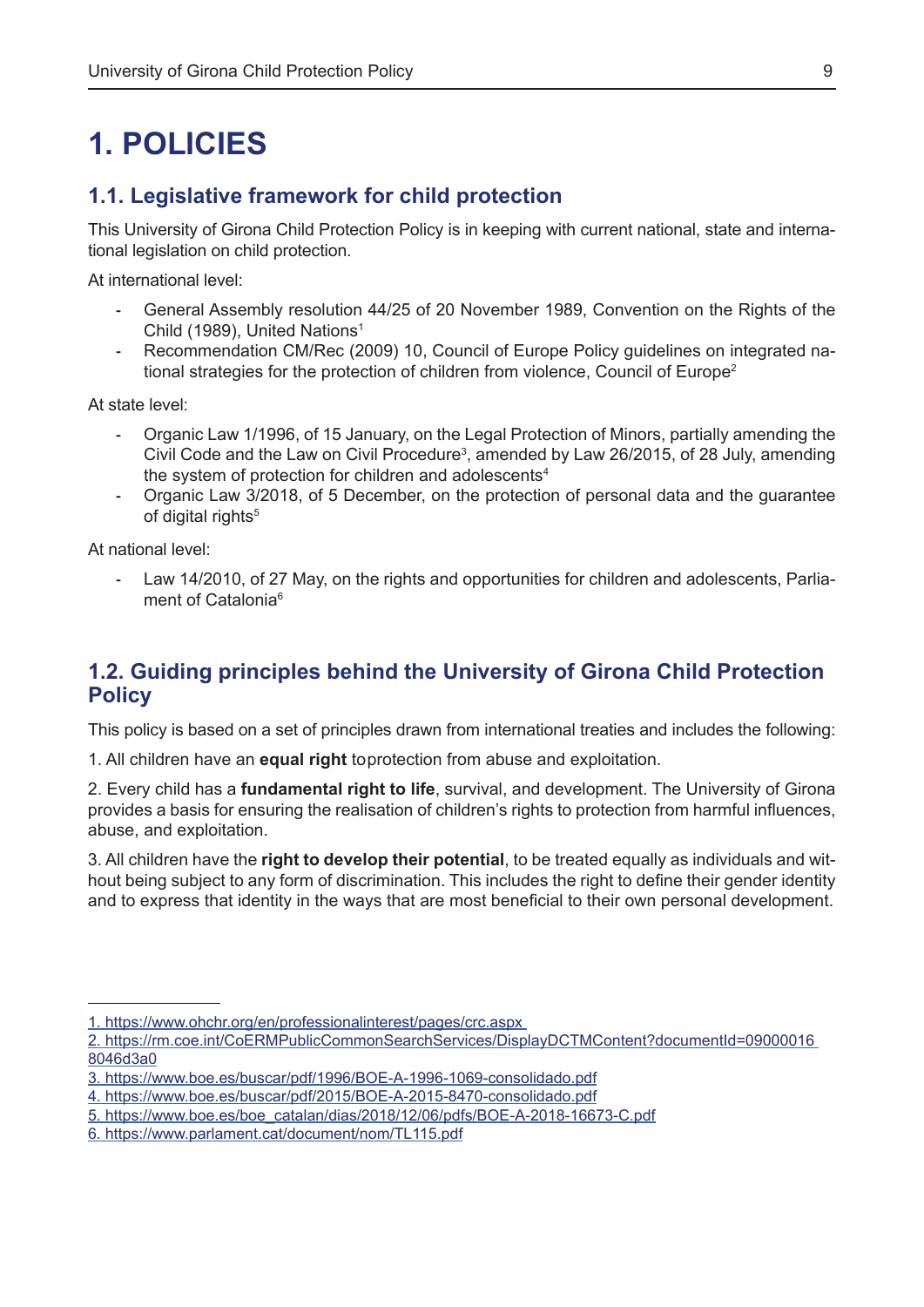4. Children will have **the right to voice their opinion freely,** in accordance with their age and level of maturity. Children will be treated with respect regardless of their nationality or ethnic origin, religious or political beliefs, age, physical or mental health, physical, sensory, or cognitive impairment, sexual orientation, gender identity, gender expression, family and socio- economic circumstances, cultural background, or any history of conflict with the law.

5. Everyone has a responsibility to support children, **to protect them and to keep them safe**.

6. The University of Girona has a **responsibility towards the children** who come into contact with the institution. No child should suffer harm because of his or her involvement with the University of Girona.

7. All members of staff to whom this protocol may apply are required to understand and respect its stipulations.

## **1.3. The University of Girona's approach to child protection**

The University of Girona is committed to creating safe environments for children in all its areas of activity. The institution believes that children should be respected, protected and empowered, as their capacities evolve. The Child Protection Policy will be a tool that actively contributes to the development of a safe environment for children within the University of Girona.

Everyone to whom this policy may apply must understand and accept it.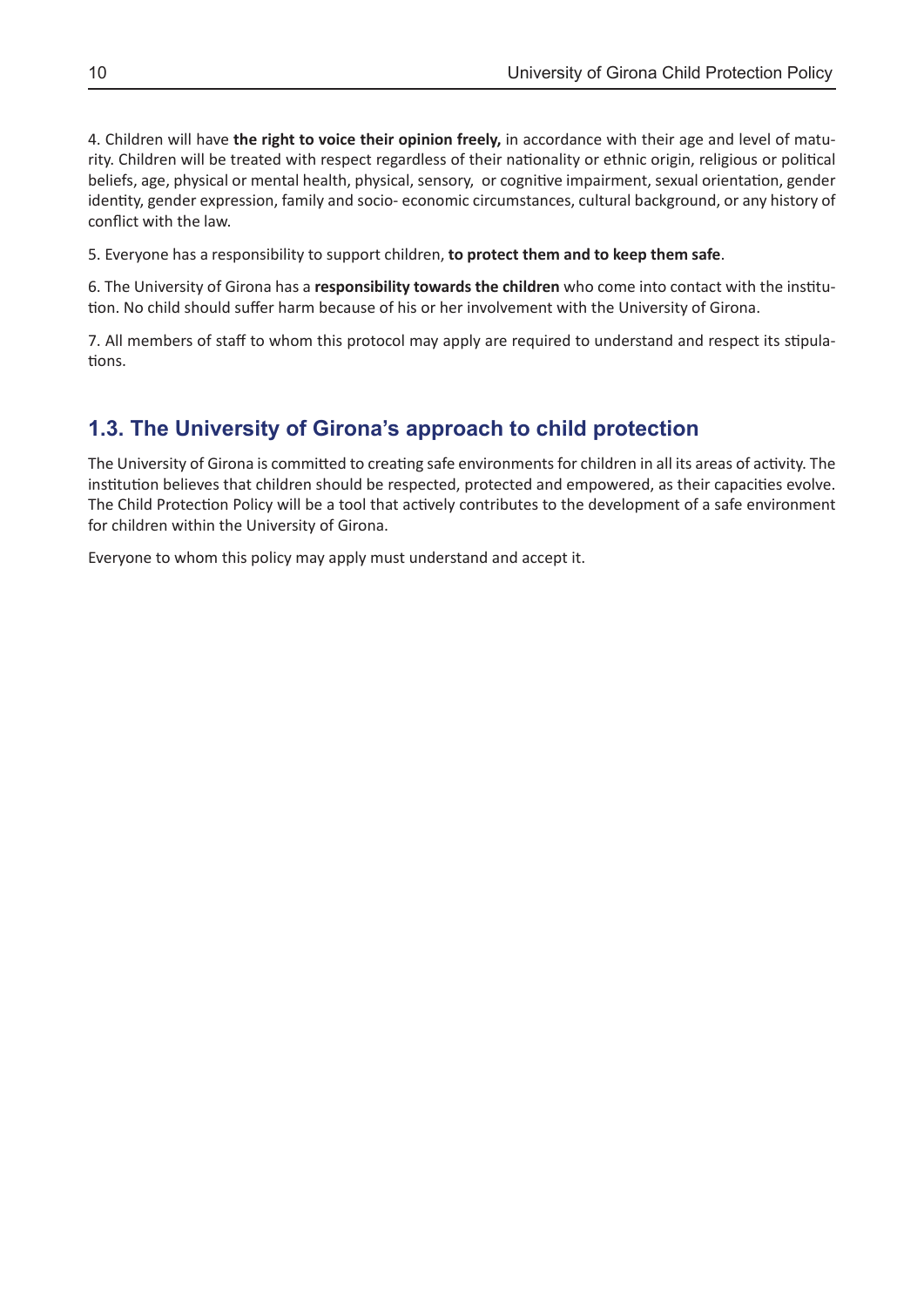## **2. SCOPE**

## **2.1. Scope**

#### **2.1.1. Behaviours falling within the scope of this policy**

Any behaviour that could cause any form of harm to any child as defined in the introduction, falls within the scope of this policy.

#### **2.1.2. Persons to whom this policy may apply**

The persons to whom this policy may apply are:

a) Teaching and research staff.

b) Administrative and service staff.

c) Fellows, staff in training and staff contracted to work on research projects connected to the university.

d) The student body.

e) Any person who provides a service at the University, whatever the nature or legal status of the relationship. This means that anyone who is employed by a third party to provide services to the university, for example staff working for contractors or subcontractors, or thoseemployed through temporary employment companies.

In the case of people who have no contractual relationship with the university, or who have been invited to participate in a particular event, the policy will also be applicable in the interests of safeguarding.

#### **2.1.3. Temporal scope**

The policy will be applied in all cases where the alleged victim(s) or aggressor(s) are members of the university community or fall into one of the categories of staff included in the previous section. This policy will also be applicable when the acts reported are said to have taken place at a time when the person concerned was connected with the University of Girona in any way, where the alleged aggressor continues to be a member of the university community, and where the offence reported is not subject to the statute of limitations under current legislation.

#### **2.1.4. Geographical scope**

The behaviour in question must have taken place within the organisational or service delivery environment of the University, which means:

- In any space either on the campus, or within university facilities.
- Outside university facilities, if the events reported took place within the framework of an activity or service organised by the university, given the daily interaction that the people involved may have in connection with the academic activity.
- Outside university facilities, if the events reported are related to travel to or from the university, or to the university's academic or work activity.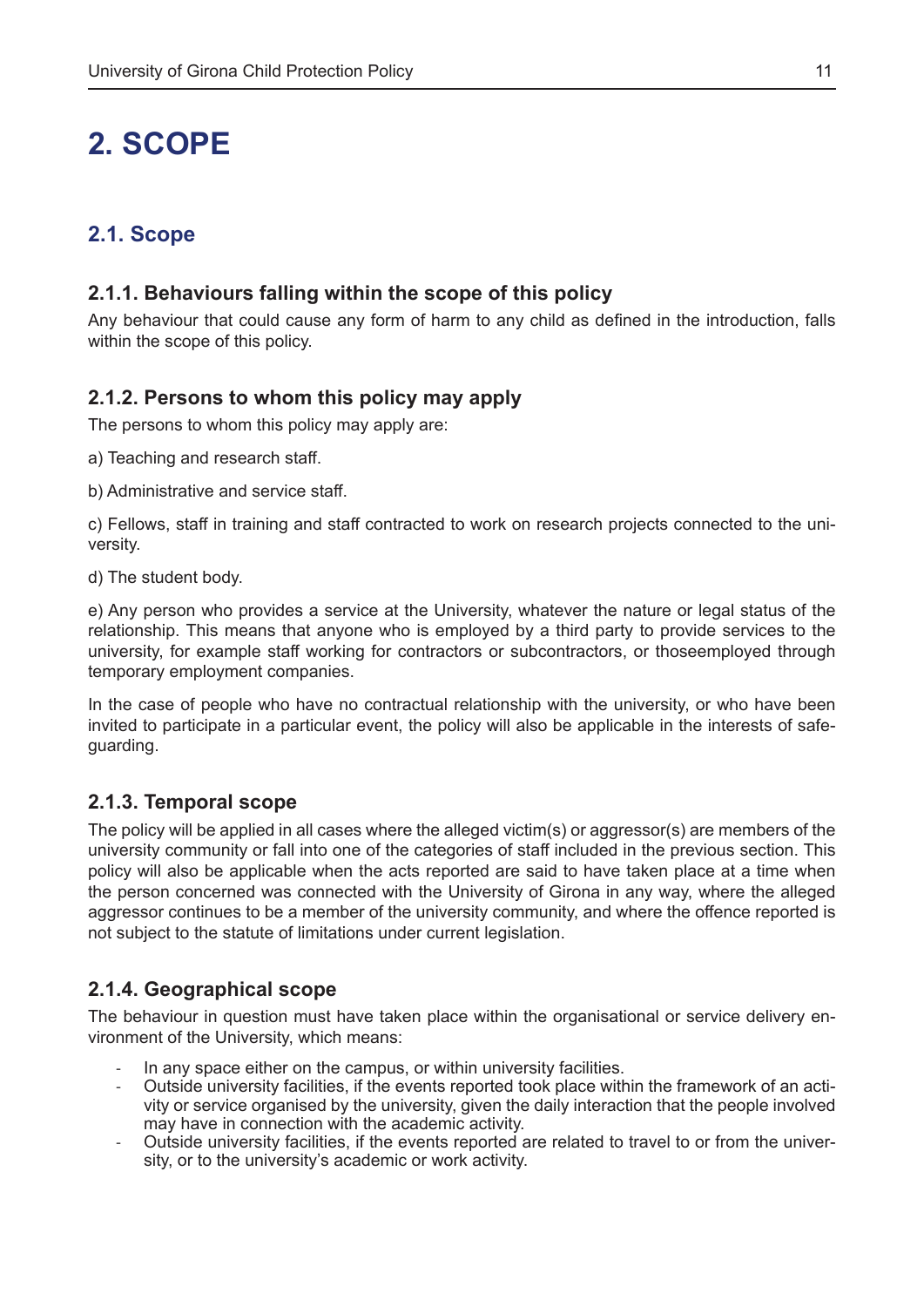The University of Girona will inform contractors and collaborators of the existence of this policy via designated contact persons within the organisations concerned, agreeing on how it is to be applied, and who will be responsible for its application in each case. If an event should arise where this not clear, the case will be passed on to the relevant committee (see 3, Procedures), and the necessary measures will be taken in accordance with the policy and with current legislation. When a conflict arises outside the university facilities between members of the university community and staff employed by contractors providing works or services, the case will be clearly communicated to both parties, so that each may act in accordance with their organisation's procedures and take the corrective measures they consider to be appropriate.

## **2.2. Personal commitment**

The persons to whom this policy is applicable (section 2.1.2) sign to acknowledge that they have read and understood the contents of the policy, and agree to comply with its stipulations (appendix 1). By signing they commit:

- 1. Never to abuse or exploit a child, nor act in any way that may lead to the maltreatment or risk of harm to a child.
- 2. Report any suspected maltreatment of a child, following the procedures set out in this policy.
- 3. To support a child who may have been abused or exploited, following the procedures set out in this policy.
- 4. To cooperate fully and to maintain confidentiality in the investigation of any suspected or reported child abuse.
- 5. To contribute to the building of an environment where children are respected and encouraged to discuss their concerns and rights.
- 6. To always treat children with due respect for their rights, with integrity, privacy and dignity, keeping their best interests in mind at all times, and avoiding exposing them to any form of risk.
- 7. To request their express consent for the processing of their personal data. To obtain this consent from the holder of parental authority in the case of children under 14 years of age, or when required to do so by law (appendix 2).
- 8. Never to disclose information that could identify either families or children by any means, unless doing so in accordance with this protocol and/or having received the express consent of those concerned, their parents or legal guardians, and the University of Girona. 'By any means' includes on paper, through photographs, using technological or any other medium.
- 9. Never to contact a child or their family members outside the framework of activities supervised by the University of Girona or its collaborators. Such contact may include, but is not limited to, visits or any type of communication via social media, emails and letters.
- 10. To promote that everybody to whom this policy may apply reads it and signs a **Declaration of Understanding and Acceptance of the Child Protection Policy (**appendix 1).
- 11. To ensure that the anonymity of those who have reported behaviour contrary to the principles and guidelines within this policy is guaranteed if requested, to support them and endeavour to protect them from problems that may arise from the report made, including security related concerns and possible reprisals.
- 12. To take this Child Protection Policy into account in all University of Girona activities.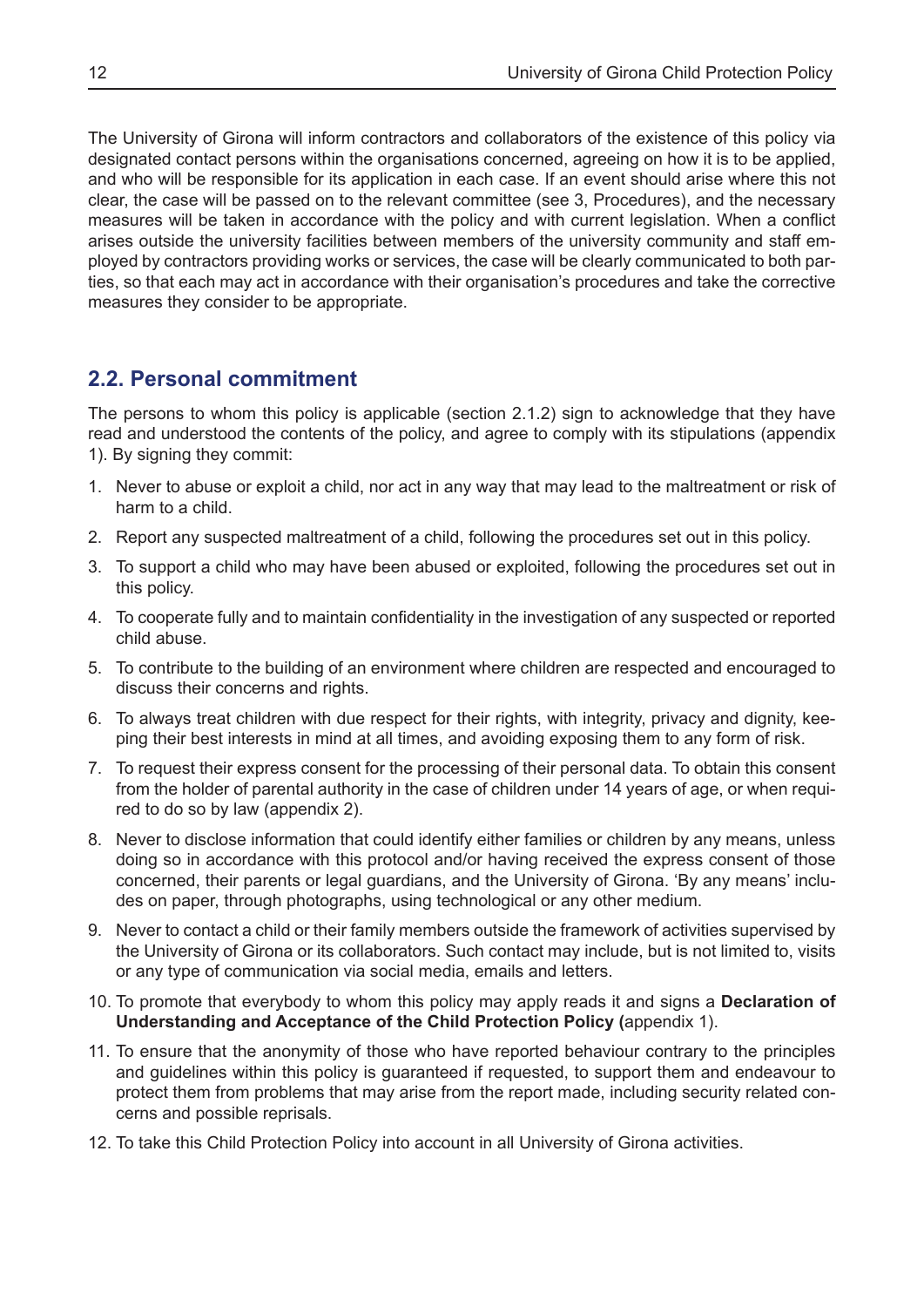### **2.3. Conduct of persons to whom this policy may apply outside the organisational or service provision sphere of the University**

The University of Girona does not prescribe the belief systems or values that are part of the private lives of those to whom this policy may apply. However, actions performed outside the sphere of the university as an organisation or in terms of the services it provides that contravene this policy will be considered a breach of this policy. In this case, the University of Girona will implement the established procedures in accordance with state legislation.

Those to whom this policy is addressed must take into account the principles of the Child Protection Policy, and raise their level of awareness of how their behaviour may be perceived.

## **2.4. Recruitment and employment of staff**

The recruitment and employment of new staff must reflect the University of Girona's commitment to this safeguarding policy by ensuring the incorporation of those who are best able to guarantee the safety of children.

Consequently, before being hired, all new staff are required to sign a declaration indicating their acceptance of this Child Protection Policy.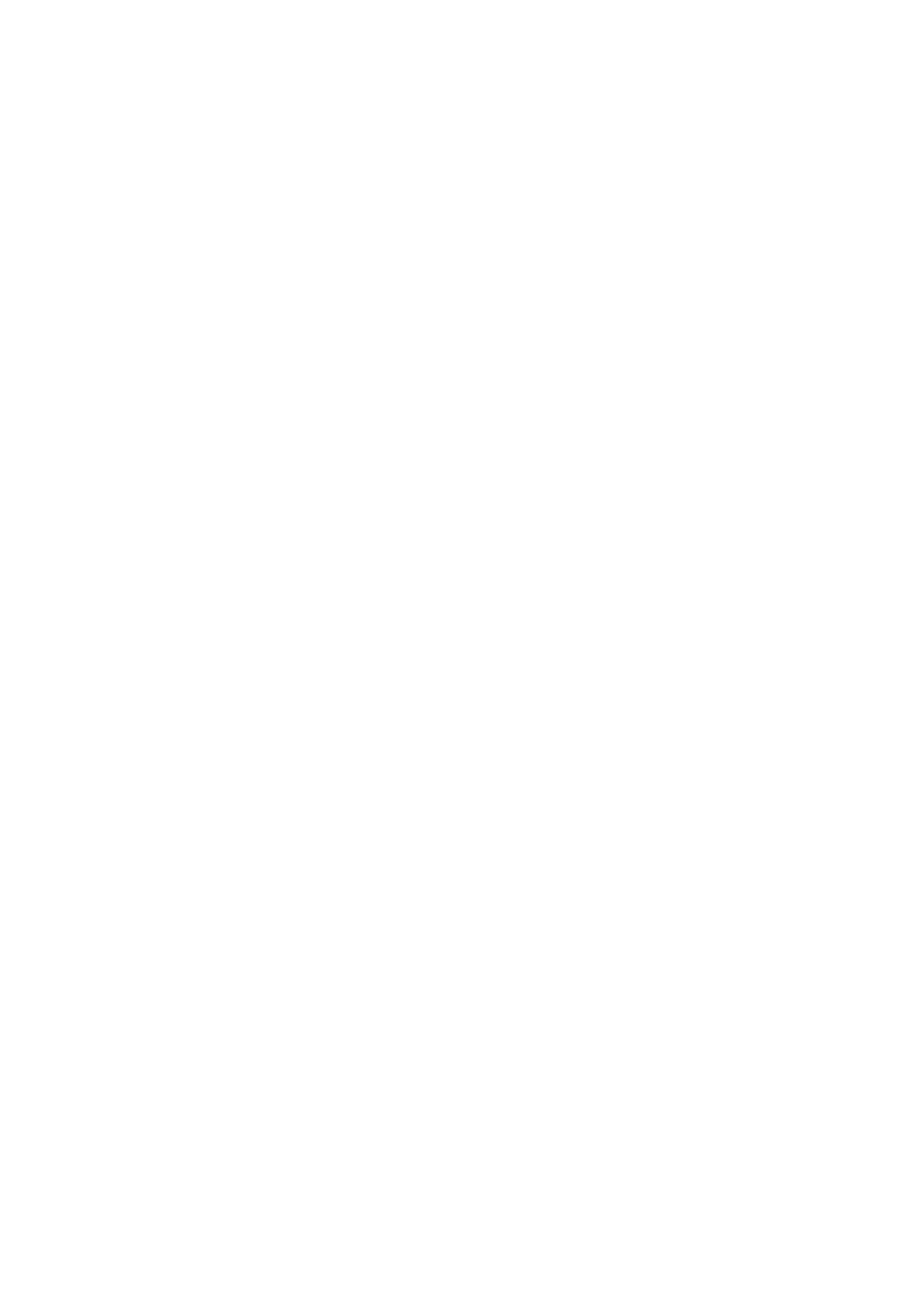## **3. PROCEDURES**

#### **3.1. Certificate of Sexual Offences**

This certificate provides proof of the absence (or existence) of sexual offences listed in the Central Registry of Sex Offenders on the date of issue. Organic Law 1/1996, on the Legal Protection of Children and Young People, amended by Law 26/2015, and Law 45/2015, on volunteering, establishes the obligation on the part of all those staff and volunteers who have regular contact with under 18s to provide such certification, proving the absence of any of the sexual offences listed in the Central Registry of Sex Offenders.

It should be borne in mind that the Spanish Data Protection Agency (report 0401/2015) understands "regular work with minors" to be work that is carried out in a workplace that by its very nature implies regular contact with children, where the children are the focus of the service provided. Therefore, staff whose work involves regular contact with the public (of all ages) but is not aimed exclusively at under 18s, are not required to present a certificate.

The Certificate of Sexual Offences is the only certificate issued to permit work with children on a regular basis, and it is mandatory. Those to whom this policy may apply can authorise the University of Girona to obtain the certificate on their behalf.

The University of Girona will ask for written authorisation to apply for the Absence of Sex Offences Certificate once a year, and the person concerned may revoke that permission when their relationship with the University of Girona comes to an end. Foreigners will need to obtain the necessary certification from their country of origin, and submit it to the University of Girona.

#### **3.2. Authorisation from parent or legal guardian**

The participation of children in research or other activities at the University of Girona will be agreed with the child her/himself and, in the case of those under the 14 years of age, with a parent or legal guardian. Written consent will be required, and full information about the activity in question will be given, together with details of the contact person. A template is provided in Appendix 2.

Additionally, before photographing, filming, or using images of children for purposes related to any University of Girona activity, it will be necessary to:

- Ensure that the photographs or videos present the children in a positive, dignified, and respectful manner.
- Value local culture and traditions regarding the reproduction of personal images making every effort to act accordingly.
- Ensure that the images are honest representations of the situations and facts.
- Represent children as active agents and not passive recipients of instructions.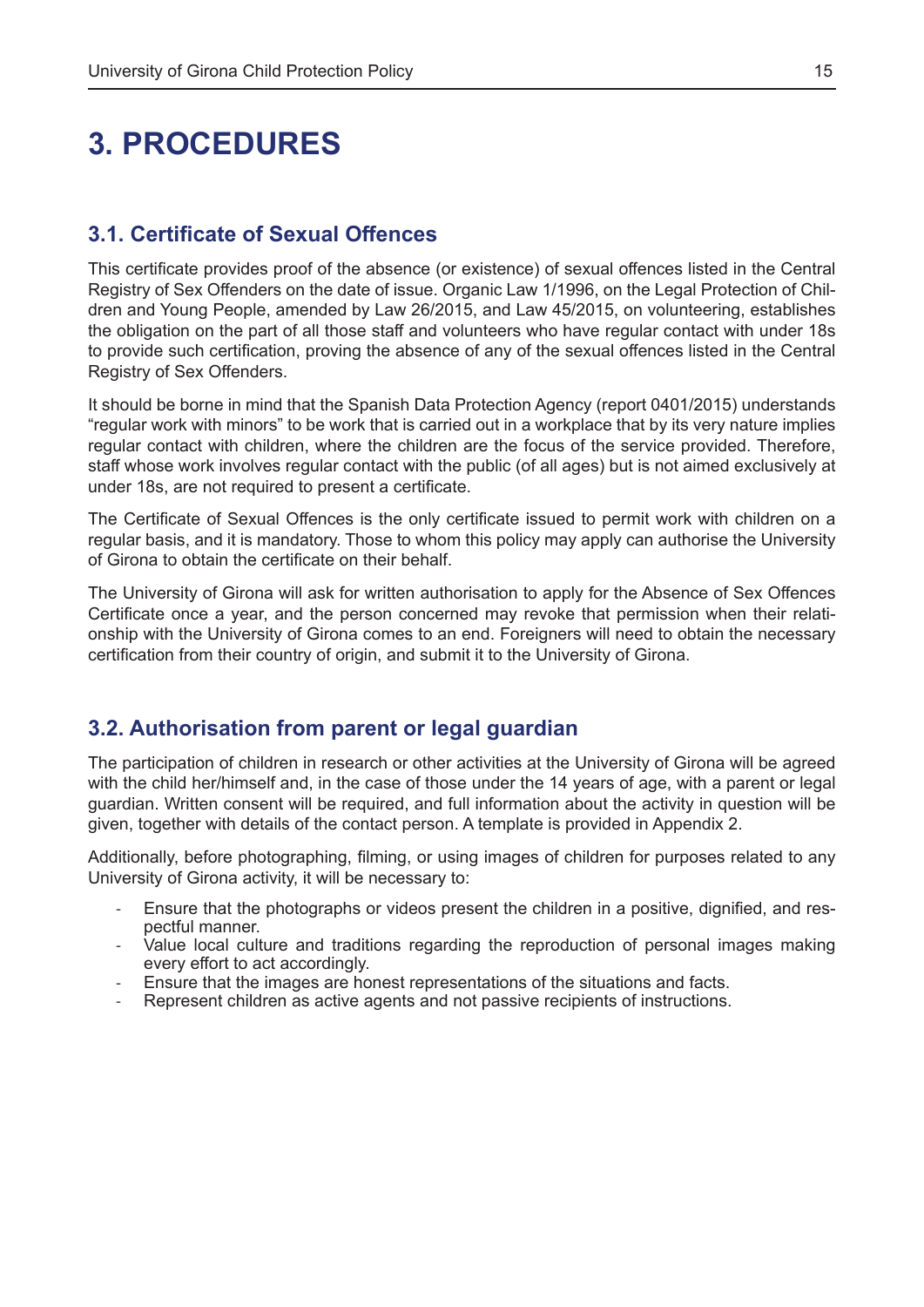## **3.3. Initial response and action**

In the case of all reported incidents of child abuse, the University of Girona requires the interest of the child to be the highest priority, in accordance with the provisions of Law 14/2010 and Organic law 1/1996 of which article 13 states that:

*"1. Any person or entity, in particular those who, by virtue of their profession or function, should detect a situation of maltreatment, risk, or possible neglect of a child, shall inform the authority or its closest representatives, without prejudice to providing any immediate assistance that may be needed".*

And article 14 establishes that:

*"The authorities and public services shall have the obligation to provide such immediate assistance as may be required by any minor, to act if the action required falls within their area of competence, or to refer the matter to the competent body if it does not, and to make the minor's legal representatives, or, where necessary, the public authority and the public prosecutor's office, aware of the facts."*

Guidelines for responding to a suspicion or allegation of child abuse:

- Listen carefully, and accept what the child is saying
- Do not investigate the case, or interrogate or confront the child
- Do not pressure the child to provide more information
- Take the suspicion or allegation of abuse seriously
- Reassure the child by telling them that they have done the right thing
- Do not promise total confidentiality, explain that the information regarding the suspicion or allegation of abuse will need to be passed on to those who need to know
- Inform, where necessary, the child's mother, father, or legal guardian
- Explain to the child and his/her mother, father, or legal guardian what the next steps will be
- Take detailed notes of what is said

A distinction must be made between two types of situation that may give rise to suspicions of maltreatment, although both are considered equally serious, and in both cases the University of Girona will be required to take action:

- Cases where those involved are members of the university community.
- Cases where not all of those involved are members of the university community.

In both cases, members of the university community must inform the University of Girona of any situations of abuse or maltreatment of children of which they become aware. In all cases, it is necessary to bear in mind the sphere of action defined in section 2.1.4 of this policy. Thus:

- Anybody directly or indirectly involved (sons, daughters, mothers, fathers, legal guardians, persons to whom the policy may apply) must immediately report any suspicion, rumour or observation of violence or child abuse or of any actual or potential harm to a child, perpetrated by any individual to whom this policy may apply.
- Anybody to whom this policy may apply must immediately report any suspicion, rumour or observation of violence or child abuse or of any actual or potential harm to a child, perpetrated by persons connected with the University of Girona, or external to it.

## **3.4. Responding to a Suspicion or Allegation of Child Abuse**

#### **3.4.1. Communication of possible instances of child abuse**

Procedures are initiated whenever the Social Commitment Unit (UCS) is made aware of a possible case of child abuse. The information may be communicated in several ways: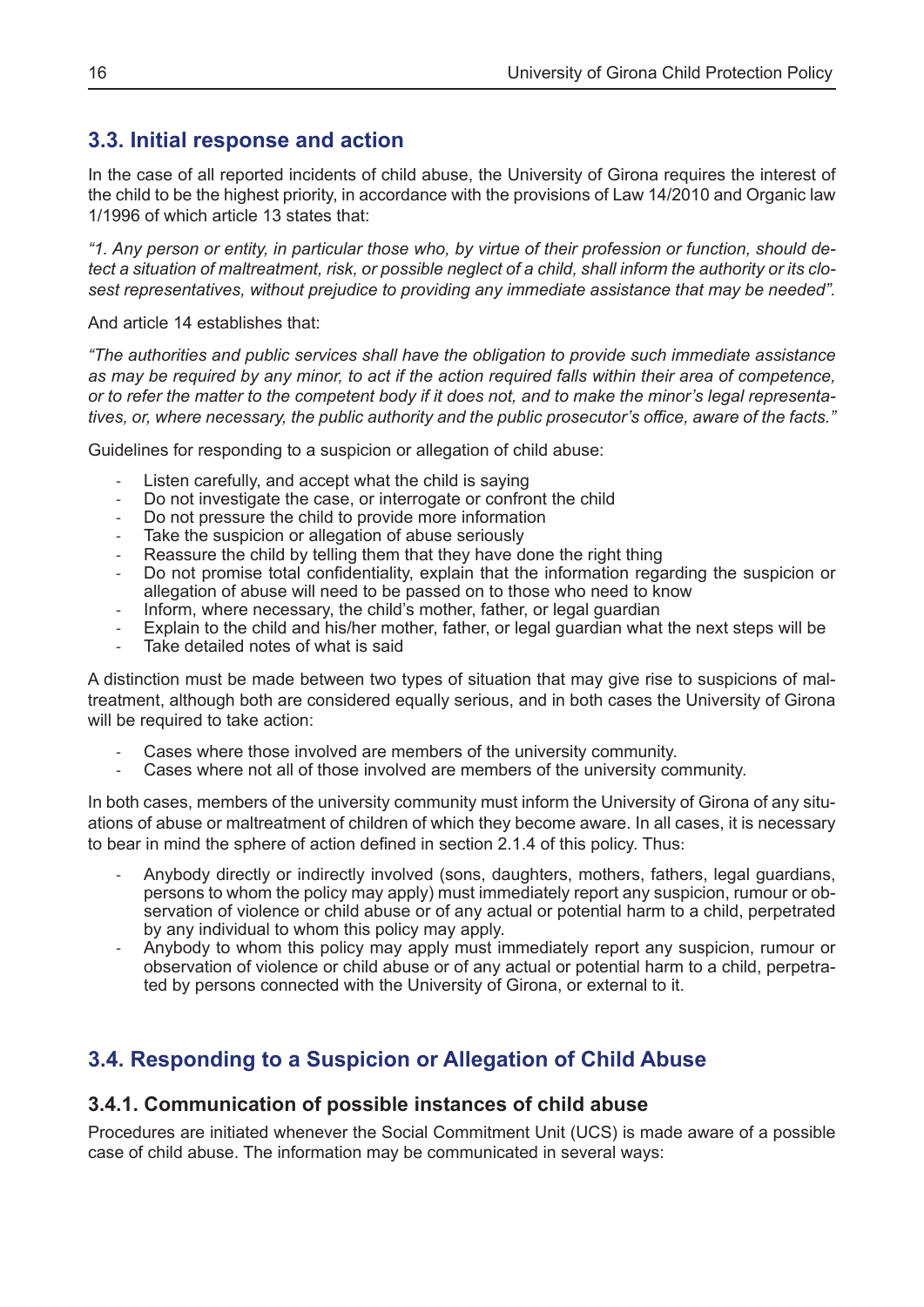#### **a) The alleged victim (if necessary accompanied by a parent or legal guardian), can contact the UCS directly.**

By email to protocolinfancia@udg.edu, with "confidential" in the subject line, or verbally to the head of the UCS (tel:+34 972418077, ext. 23 at the Montilivi Campus, 17003 Girona). In both cases a form will need to be completed (appendix 3). To guarantee confidentiality, information regarding the case to be reported must never be included in an email.

#### **b) Making a report/filing a complaint via the Registry.**

To make a report/file a complaint via the University Registry: The necessary form (appendix 3) enclosed in a sealed envelope addressed to the UCS will need to be handed in, including the nature of the report/complaint together with any relevant documentation, so that the assessment of the case may begin.

**c)** Any entity or individual who has become aware of a possible situation of child abuse should contact the UCS directly using one of the channels noted in points a and b.

## **3.4.2. Action to be taken in cases of suspected child abuse**

Once the UCS receives the information through one of the channels detailed above, they will ask the Rector's Office to initiate preliminary proceedings in order to ascertain the circumstances of the case in question, and to determine what the appropriate next steps will be. Prior to this, the express consent of the victim must be obtained in those cases where prosecution of the reported behaviour is deemed necessary.

Depending on the complexity of the case, the decision will be taken regarding whether preliminary proceedings should be dealt with by a single investigating officer, or an investigation committee. In the first case, a legal advisor will act as secretary for the proceedings.

The composition of the aforementioned committee will ensure that the UCS receives appropriate support from external and/or internal experts when implementing the course of action decided upon.

#### **The composition of the investigation committee**

The investigation committee will be appointed by the Rector (or Vice-rector) based on suggestions made by the head of the UCS, and may include a minimum of three and a maximum of five members.

The head of the UCS will act as president of the committee, and the legal advisor will act as secretary. The latter will not be an active member of the committee, assuming only duties as committee secretary.

#### **Steps to be followed**

**Interview with the alleged victim**, accompanied by their legal representatives, and if necessary by the person who provided the information on the case. At this meeting, the UCS representative must provide all available information on rights and existing resources, both within the University and external to it, which may be appropriate for addressing the case in question.

**Gathering of information.** The investigation committee may agree on the implementation of other appropriate actions aimed at gathering basic information about the case to support an initial assessment.

#### **Completion of the preliminary proceedings**

The preliminary proceedings will conclude with a proposal-report that will be submitted to the rectorate, and as a minimum will cover the following points: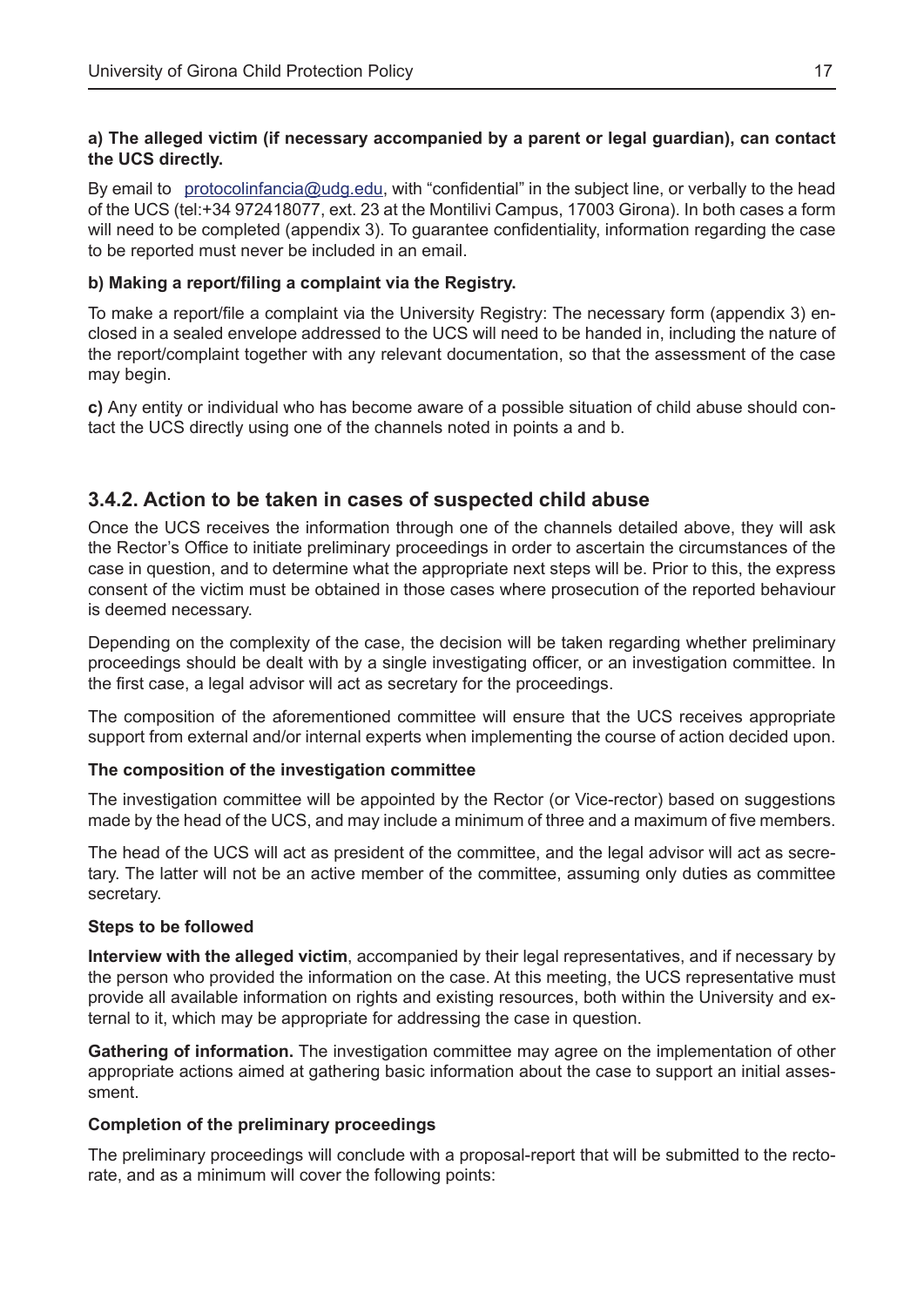- A nominal list of the members of the committee issuing the report and identification of the parties involved.
- Background: complaint (if any) and concurrent circumstances.
- Investigation: witnesses, evidence, reports, etc.
- Conclusions and measures proposed in accordance with section 3.5 below
- Establishment of a short or medium term deadline for monitoring and then reviewing the implementation of the measures decided upon, and verifying that there has been no further instance of the behaviour that led to the opening of the investigation.

### **3.4.3. Management of allegations, safeguarding and confidentiality**

The complaint and all documentation generated during the investigation will be sent to the UCS and kept on file. Access to the file will only be available to the investigation committee and the secretary. The obligation to maintain confidentiality will always be paramount.

#### **Possible conflicts of interest or similar**

The authorities and staff who, by virtue of their position, place of work, or appointment are required to take part in the procedures for dealing with child abuse have an obligation to declare any conflict of interest and to abstain from intervention in the case that any of the grounds indicated in article 23.2 of law 40/2015, of 1 October of the legal framework governing the public sector should apply (personal interest, marital [or similar] relationship, kinship up to the fourth degree of consanguinity or up to the second degree of affinity, intimate friendship, or manifest enmity with the alleged aggressor or with the alleged victim).

In such cases the Rector or Vice-rector will resolve the matter, by replacing the person or people concerned, or by making new appointments. If the reason for abstention should affect the Rector, then her or his duties will be carried out by the competent Vice-rector or by the General Manager, depending on the department or group to which the alleged aggressor belongs.

Under the circumstances detailed in the previous section, the alleged victim and the alleged aggressor have the right to request the recusal of the authorities and staff who, by virtue of their position, place of work or appointment, are involved in the investigation of an allegation of child abuse. The rector, after interviewing the person whose recusal has been requested, and making any reports and checks s/he considers to be necessary, will decide whether or not it is appropriate to replace that person and to appoint somebody else. If the request for recusal made should be against the Rector him or herself, the decision will fall to the Vice- rector or the General Manager, depending on which the group the alleged aggressor belongs to, and in the event that the request for recusal is granted, s/he will assume the corresponding functions.

## **3.5. Measures included in the proposal-report**

Once the preliminary steps have been completed, in compliance with the procedures and guarantees specified in the preceding sections, the investigative body will recommend to the Rector the adoption of one of the following resolutions:

#### **If the person against which the report/complaint has been made is a member of the university community:**

- a) Where there is insufficient evidence to justify taking disciplinary action, the case will be archived.
- b) If it is considered that the behaviour in question does not constitute either a criminal or a disciplinary offence, but that it could potentially develop into such an offence in the future, the investigation committee may recommend dialogue, mediation, or an official warning with the aim of ensuring that this does not happen.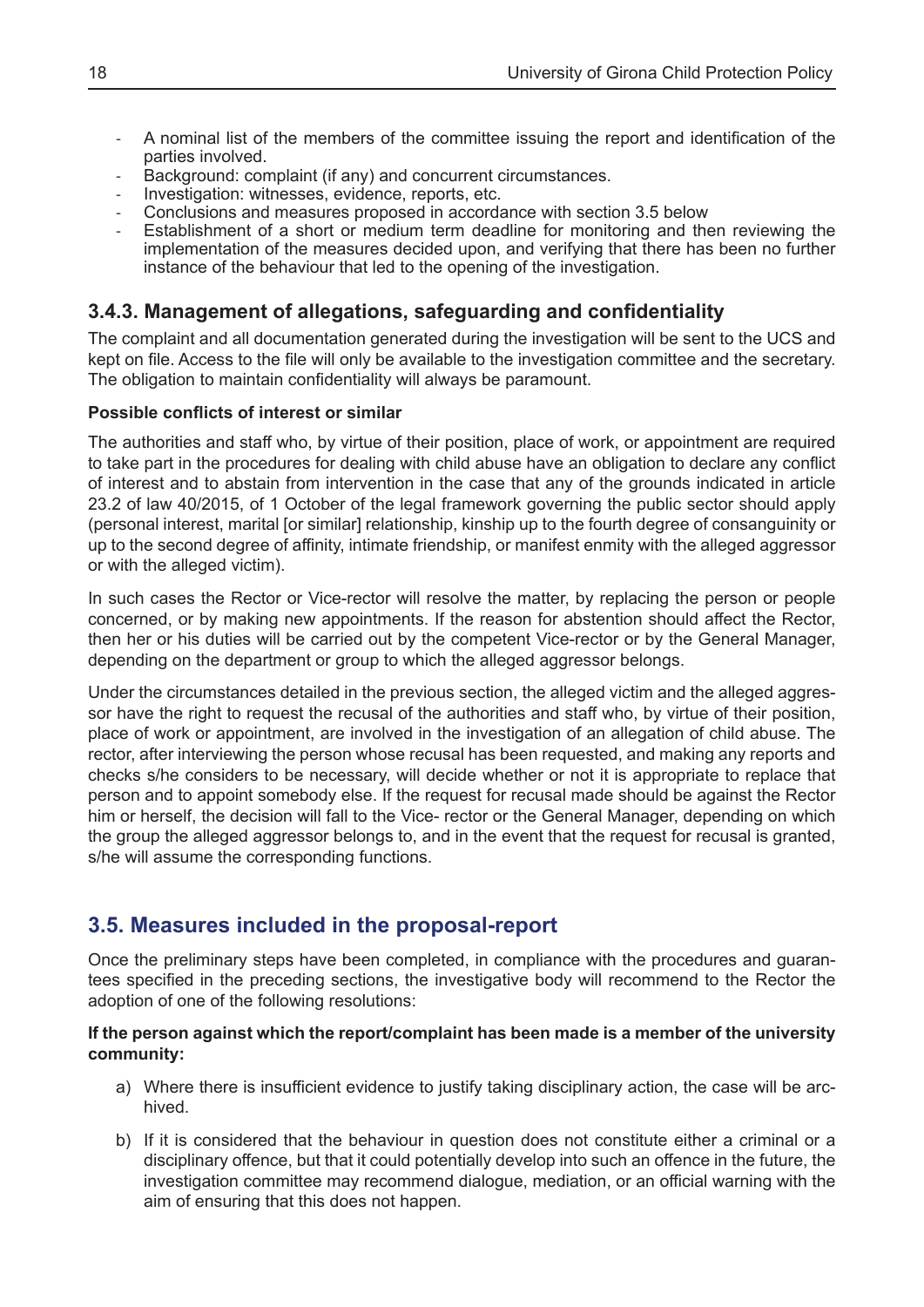- c) Disciplinary proceedings will be recommended in cases where it is considered that although the behaviour reported does not constitute a criminal offence, it may be considered to constitute a disciplinary offence.
- d) In the event that the behaviour is considered to constitute a criminal offence, the recommendation will be that the University reports the case to the police. If the reportcan only be made by the injured party, the recommendation will be to accompany that person when they go to make their report.
- e) In the event that the report/complaint is manifestly false and was made in bad faith, it will be referred to the legal department who will inform the Rector as to whether or not there are grounds for initiating disciplinary proceedings against the complainant.

#### **If the person against which the report/complaint has been made is not a member of the university community (they are employed by an external company or contractor working with the University of Girona):**

- a) Where there is insufficient evidence to justify taking disciplinary action, the case will be archived.
- b) If it is considered that the behaviour reported is neither criminal nor involves a clear breach of the University's regulations, but that it could potentially develop into such an offence in the future, the investigation committee may recommend dialogue, mediation or an official warning with the aim of ensuring that this does not happen.
- c) If it is considered that the behaviour reported is neither criminal nor involves a clear breach of the University's regulations, the external company will be informed and requested to adopt the measures indicated in its own policy, and above all that it takes action to remedy the situation.

The university will follow up to check that the situation is back on track, and that the company has fulfilled the promises made. The contracting department may propose measures that affect fulfilment or termination of the contract.

- e) In the event that the investigative committee considers that the behaviour in question constitutes a crime, it will recommend that the University inform the external company so that it can implement the measures that have been established in its own policies, and it will also recommend that the University report the matter to the police. If the report can only be made by the injured party, the recommendation will be to accompany that person when they go to make their report.
- In the event that the report/complaint is manifestly false and was made in bad faith, it will be referred to the legal department who will inform the Rector as to whether or not there are grounds for initiating disciplinary proceedings against the complainant.

Everyone should be aware that if a legitimate concern is raised about a suspicion of child abuse, which on investigation subsequently proves to be unfounded, no action will be taken against the complainant.

In all cases, the need for corrective, preventive, or protective measures with regard to the victim will be taken into account, even in cases where the statute of limitations has expired.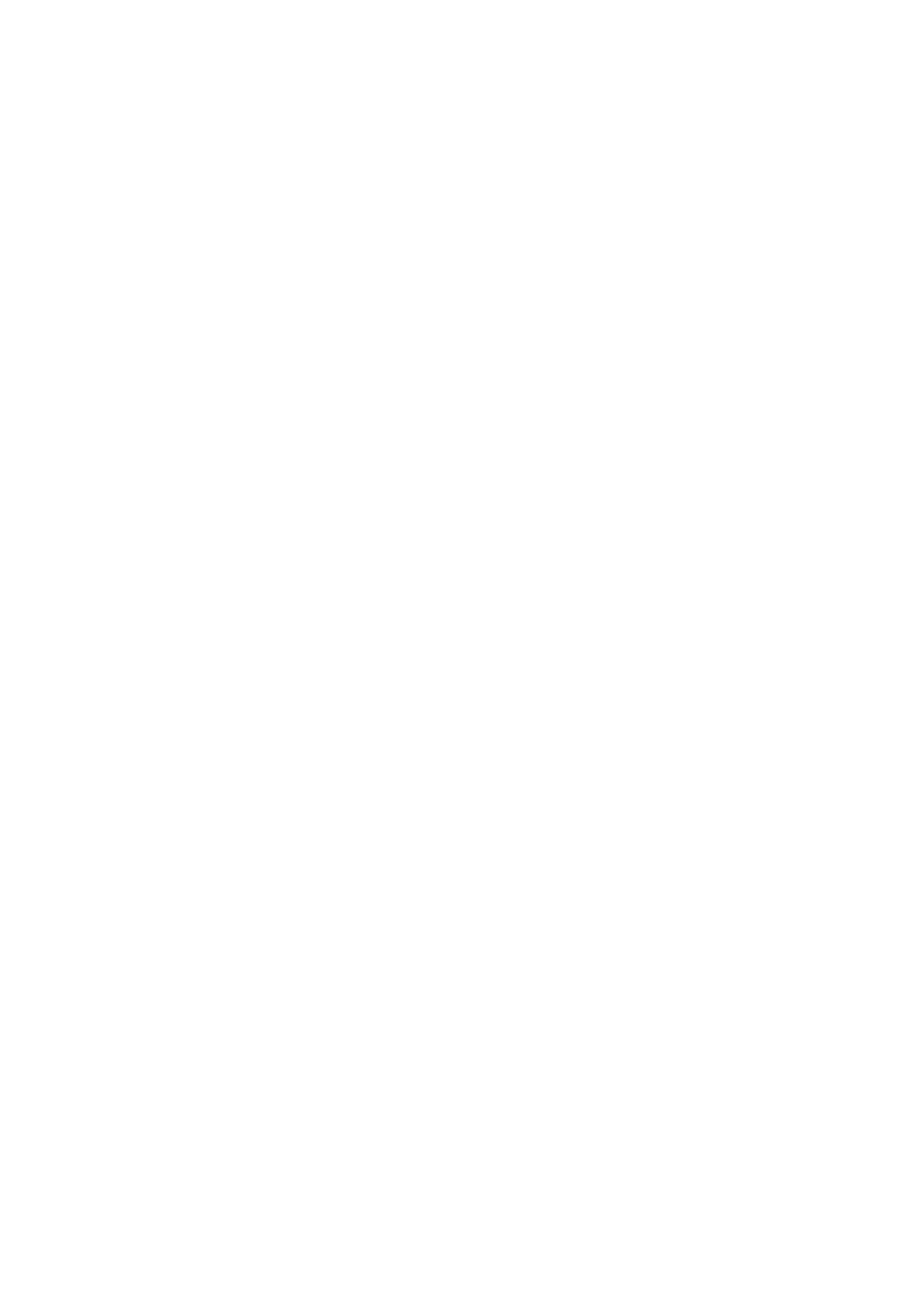## **4. ASSURANCES, MONITORING AND REVIEW**

#### **4.1. Ensuring appropriate action is taken**

- a) Gather information quickly, sensitively and with respect for the people concerned.
- b) Guarantee fair treatment for all parties.
- c) Ensure that all those involved are listened to and defended, and that they have the right to be accompanied by a person of their choice. This includes trade union representatives or legal advisers, if requested.
- d) Inform those concerned of the progress of the case, as well as of any corrective measures taken.
- e) Ensure that there is no retaliation against individuals who make a complaint, those who appear as witnesses, or those who participate in an investigation into behaviour such as that described in this policy.
- f) Respect the right of the individual accused of child abuse to be informed of the complaint or report, and to receive a copy of that report and the documentation generated during the investigation, under the terms established in section 3.4.4.
- g) Guarantee that no record of the allegations will be placed in the file of those accused when those allegations have been found to be false.
- h) The investigation of a disciplinary case or the opening of an information file within the University of Girona is completely independent of any legal action that the victim may wish to take, or any collaboration that may be requested within the framework of a judicial investigation.

## **4.2. Annual reports on the Child Protection Policy**

All actions, complaints, reports, investigations and other events arising from this Child Protection Policy will be duly recorded and included in the University of Girona's Annual Report, always with the utmost respect for the need to maintain confidentiality.

The University of Girona will monitor all cases where informative or disciplinary files have been opened, to learn how these have evolved, and if necessary to propose the implementation of new measures.

## **4.3. Review of the Child Protection Policy**

This Child Protection Policy will be revised every 3 years, and will be modified if necessary.

In the case of legislative changes that affect this policy, the University of Girona is committed to making the relevant amendments within a time frame of no longer than one year from the entry into force of the new law.

The investigation committee working on each case will carry out an assessment of the policy, and may propose changes or modifications once their effectiveness has been verified.

The University of Girona will promote exchange sessions with other organisations with similar remits in order to carry out a benchmarking exercise on the functioning of Child Protection Policies, and to improve staff training in this area.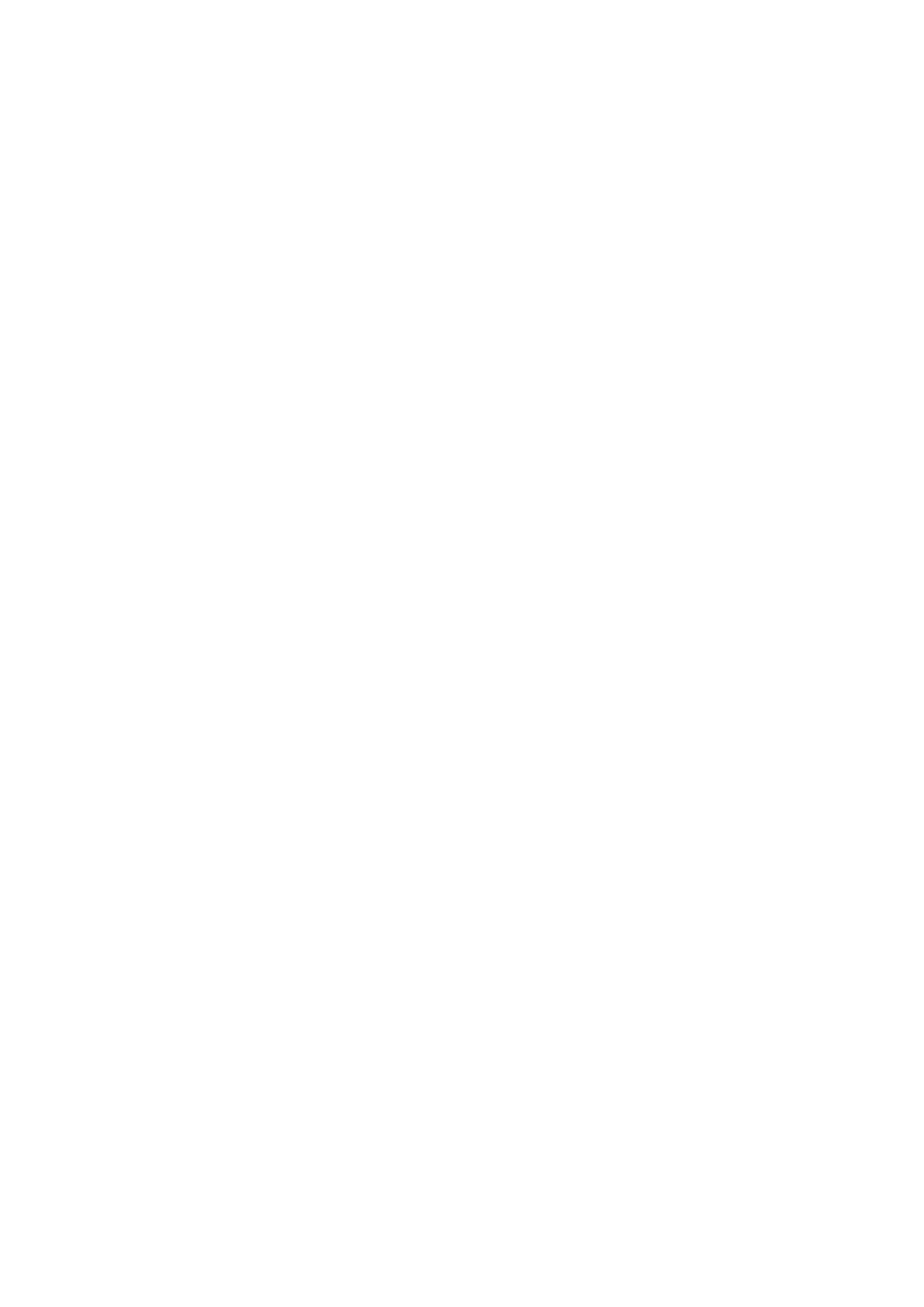## **FLOWCHART**

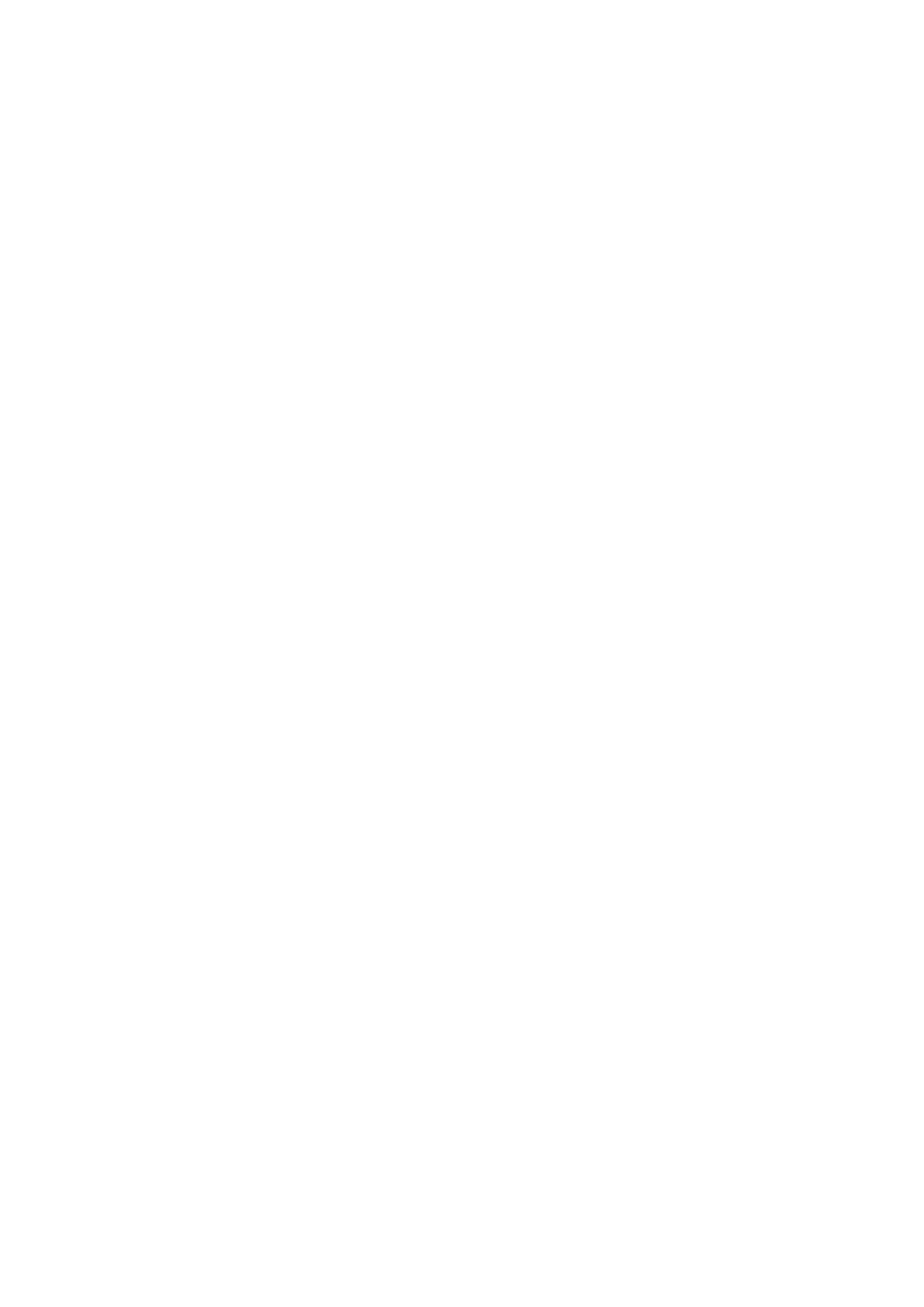## **Appendix 1. Declaration of understanding and acceptance of the Child Protection Policy**

I, \_\_\_\_\_\_\_\_\_\_\_\_\_\_\_\_\_\_\_\_\_\_\_\_\_\_\_\_\_\_\_\_\_\_\_\_\_\_\_\_\_\_\_, confirm that I have read and understood the University of Girona Child Protection Policy, and that I am committed to upholding this policy.

I understand that any breach of this policy may lead to the opening of proceedings which may result in the application of sanctions depending on the seriousness of the breach, sanctions which may include the termination of my employment/contractual relationship with the University of Girona.

I also understand that a breach of this protocol may lead to criminal prosecution.

I understand that it is my responsibility, as an employee, collaborator, or supplier of services to the University of Girona, to use sound judgement to avoid any abusive or violent action against a child, or any action which could be interpreted as such.

**Signature** 

Print name: \_\_\_\_\_\_\_\_\_\_\_\_\_\_\_\_\_\_\_\_\_\_\_\_\_\_\_\_\_\_\_\_\_\_\_\_\_\_\_\_\_\_

Date and place:  $\Box$ 

I confirm that I have received a copy of the Child Protection Policy.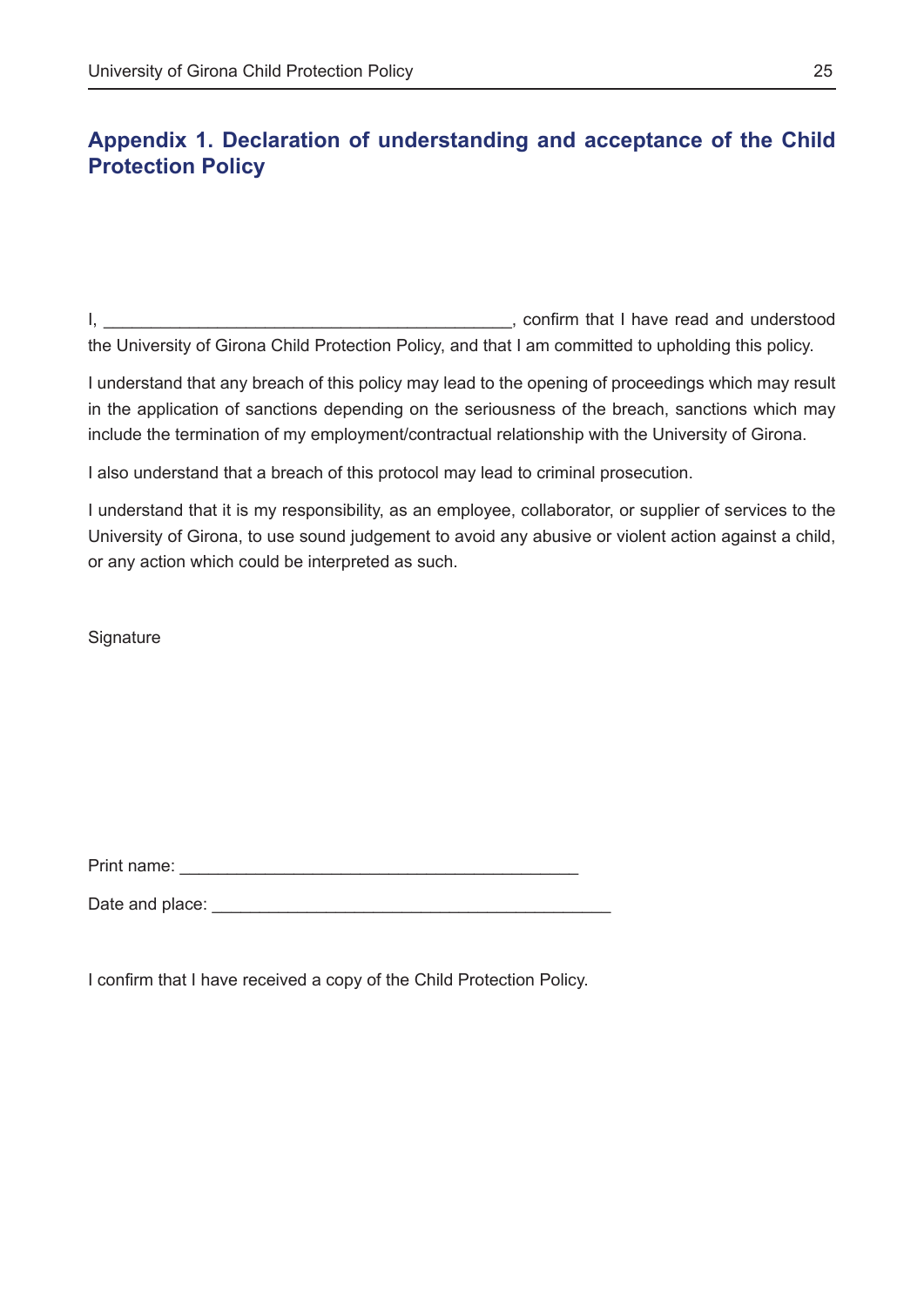## **Appendix 2. Consent form (parents or legal guardians)**

In (*city*)\_\_\_\_\_\_\_\_\_\_\_\_\_\_\_\_\_\_\_\_\_\_\_\_\_\_, dd/mm/yyyy \_\_\_ / \_\_\_ / \_\_\_\_\_

#### **PURPOSE OF THE ACADEMIC ACTIVITY**

\_\_\_\_\_\_\_\_\_\_\_\_\_\_\_\_\_\_\_\_\_\_\_\_\_\_\_\_\_\_\_\_\_\_\_\_.

We would like to invite your son or daughter to participate in the project entitled \_\_\_\_\_\_\_\_. The motivation behind the project and its objectives are as follows (SUMMARY): \_\_\_\_\_\_

 $\overline{\phantom{a}}$  , and the contract of the contract of the contract of the contract of the contract of the contract of the contract of the contract of the contract of the contract of the contract of the contract of the contrac

\_\_\_\_\_\_\_\_\_\_\_\_\_\_\_\_\_\_\_\_\_\_\_\_\_\_\_\_\_\_\_\_\_\_\_\_\_\_\_\_\_\_\_\_\_\_\_\_\_\_\_\_\_\_\_\_\_\_\_\_\_\_\_\_\_\_\_\_\_\_\_\_\_\_\_\_\_\_

This research is coordinated by (NAME OF RESEARCHER) \_\_\_\_\_\_\_\_\_\_\_\_\_\_\_\_\_\_\_\_\_\_\_\_, it is being carried out at (INSTITUTION) \_\_\_\_\_\_\_\_\_\_\_\_\_\_\_\_\_\_\_\_\_\_\_\_\_\_\_\_\_\_\_\_\_ and is financed by INSTITUTION (invitation) \_\_\_\_\_\_\_\_\_\_\_\_\_\_\_\_\_\_\_\_\_\_\_\_\_\_\_\_\_\_\_.

#### **STUDY PROCEDURE**

We would like to provide you with the more detailed information that you should be aware of before giving your consent.

The research consists of: (Description of the study, the phases involved, how the child will be involved, the information gathering procedure, etc.)

\_\_\_\_\_\_\_\_\_\_\_\_\_\_\_\_\_\_\_\_\_\_\_\_\_\_\_\_\_\_\_\_\_\_\_\_\_\_\_\_\_\_\_\_\_\_\_\_\_\_\_\_\_\_\_\_\_\_\_\_\_\_\_\_\_\_\_\_\_\_\_\_\_\_\_\_\_\_

#### **BENEFITS**

Description of the expected benefits of the study: these may be direct benefits for the participants, or indirect benefits such as a contribution to a certain field of knowledge.

\_\_\_\_\_\_\_\_\_\_\_\_\_\_\_\_\_\_\_\_\_\_\_\_\_\_\_\_\_\_\_\_\_\_\_\_\_\_\_\_\_\_\_\_\_\_\_\_\_\_\_\_\_\_\_\_\_\_\_\_\_\_\_\_\_\_\_\_\_\_\_\_\_\_\_\_\_\_ \_\_\_\_\_\_\_\_\_\_\_\_\_\_\_\_\_\_\_\_\_\_\_\_\_\_\_\_\_\_\_\_\_\_\_\_\_\_\_\_\_\_\_\_\_\_\_\_\_\_\_\_\_\_\_\_\_\_\_\_\_\_\_\_\_\_\_\_\_\_\_\_\_\_\_\_\_\_ \_\_\_\_\_\_\_\_\_\_\_\_\_\_\_\_\_\_\_\_\_\_\_\_\_\_\_\_\_\_\_\_\_\_\_\_\_\_\_\_\_\_\_\_\_\_\_\_\_\_\_\_\_\_\_\_\_\_\_\_\_\_\_\_\_\_\_\_\_\_\_\_\_\_\_\_\_\_

\_\_\_\_\_\_\_\_\_\_\_\_\_\_\_\_\_\_\_\_\_\_\_\_\_\_\_\_\_\_\_\_\_\_\_\_\_\_\_\_\_\_\_\_\_\_\_\_\_\_\_\_\_\_.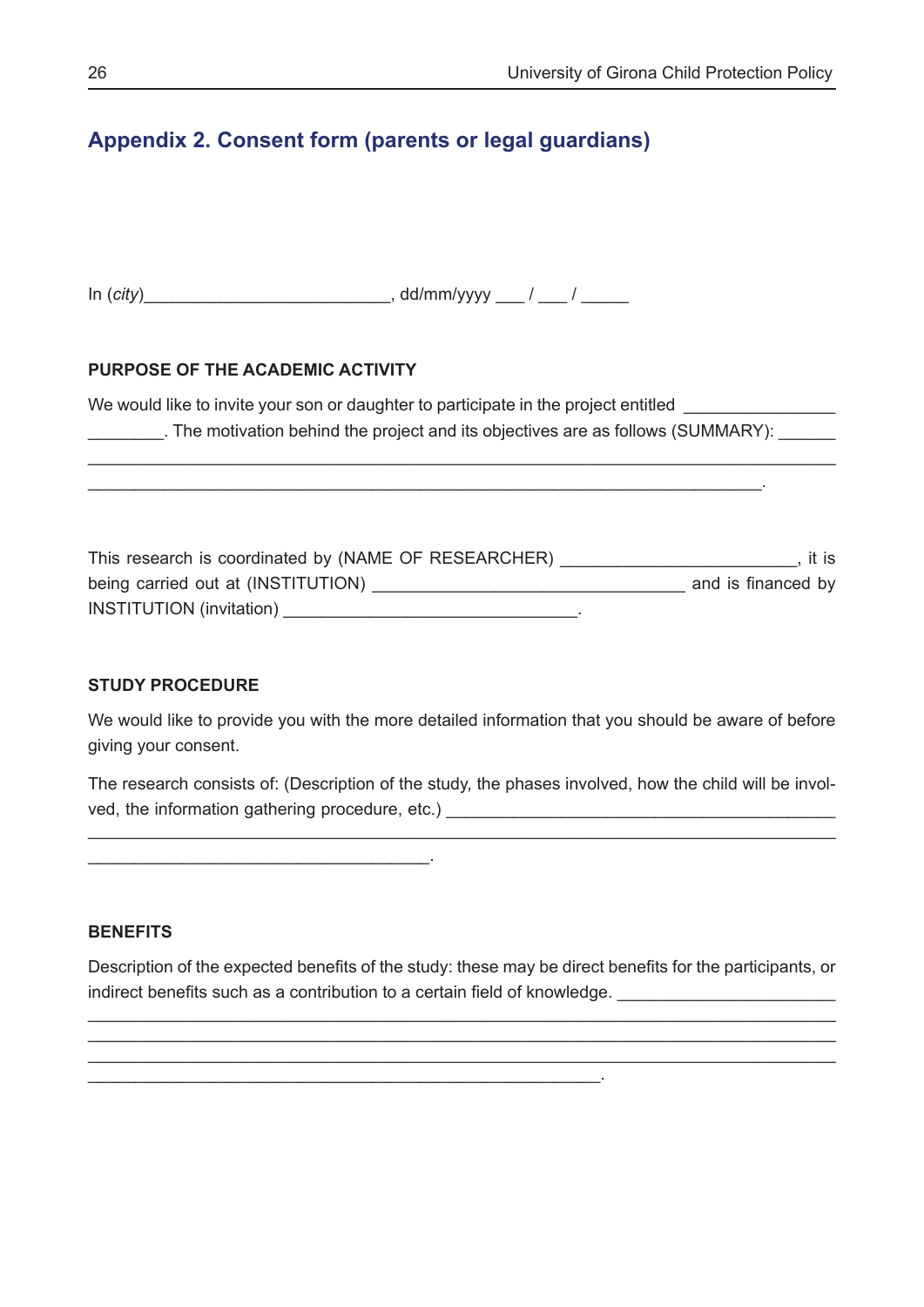#### **RISKS AND INCONVENIENCES**

Description of the effects or consequences that may be experienced by the children participating in the study (if any).

\_\_\_\_\_\_\_\_\_\_\_\_\_\_\_\_\_\_\_\_\_\_\_\_\_\_\_\_\_\_\_\_\_\_\_\_\_\_\_\_\_\_\_\_\_\_\_\_\_\_\_\_\_\_\_\_\_\_\_\_\_\_\_\_\_\_\_\_\_\_\_\_\_\_\_\_\_\_  $\_$  , and the set of the set of the set of the set of the set of the set of the set of the set of the set of the set of the set of the set of the set of the set of the set of the set of the set of the set of the set of th \_\_\_\_\_\_\_\_\_\_\_\_\_\_\_\_\_\_\_\_\_\_\_\_\_\_\_\_\_\_\_\_\_\_\_\_\_\_\_\_\_\_\_\_\_\_\_\_\_\_\_\_\_\_\_\_\_\_\_\_\_\_\_\_\_\_\_\_\_\_\_\_\_\_\_\_\_\_  $\mathcal{L}_\mathcal{L} = \mathcal{L}_\mathcal{L} = \mathcal{L}_\mathcal{L} = \mathcal{L}_\mathcal{L} = \mathcal{L}_\mathcal{L} = \mathcal{L}_\mathcal{L} = \mathcal{L}_\mathcal{L} = \mathcal{L}_\mathcal{L} = \mathcal{L}_\mathcal{L} = \mathcal{L}_\mathcal{L} = \mathcal{L}_\mathcal{L} = \mathcal{L}_\mathcal{L} = \mathcal{L}_\mathcal{L} = \mathcal{L}_\mathcal{L} = \mathcal{L}_\mathcal{L} = \mathcal{L}_\mathcal{L} = \mathcal{L}_\mathcal{L}$ 

#### **DATA PROTECTION**

As father, mother or legal guardian of NAME OF CHILD

\_\_\_\_\_\_\_\_\_\_\_\_\_\_\_\_\_\_, I hereby consent to the University of Girona storing and processing her/his personal data in accordance with Regulation (EU) 2016/679 of the European Parliament, and of the Council of 27 April 2016 on the protection of individuals with regard to the processing of personal data and the free circulation of such data, and repealing Directive 95/46/EC (General Data Protection Regulation). This regulation guarantees that personal data will be stored and protected against alteration, loss, or unauthorised access.

The data collected will not be made public, and will be treated confidentially by University of Girona staff.

All parties have the guaranteed right to access, modify, delete, and limit their own data by notifying the University of Girona's data protection officer of their decision. Josep Matas Balaguer, dpd@udg. edu.

#### **DURATION OF PROJECT**

Your child will participate in the study from *(day/month/year)* / / / to *(day/month/ year)* / / *If it involves an interview, this will take place between <i>(day/month/year)* \_\_\_\_\_/\_\_\_\_\_/\_\_\_\_\_ and *(day/month/year)* \_\_\_\_\_/\_\_\_\_\_/\_\_\_\_\_ and will last for approximately *(one hour)* \_\_\_\_\_.

#### **CONFIDENTIALITY**

The data collected will be treated as confidential at all times. The results of the research will be published in such a way that any information made public will NOT allow your son or daughter to be identified. Personal data will be securely held, and will be destroyed at the end of the study.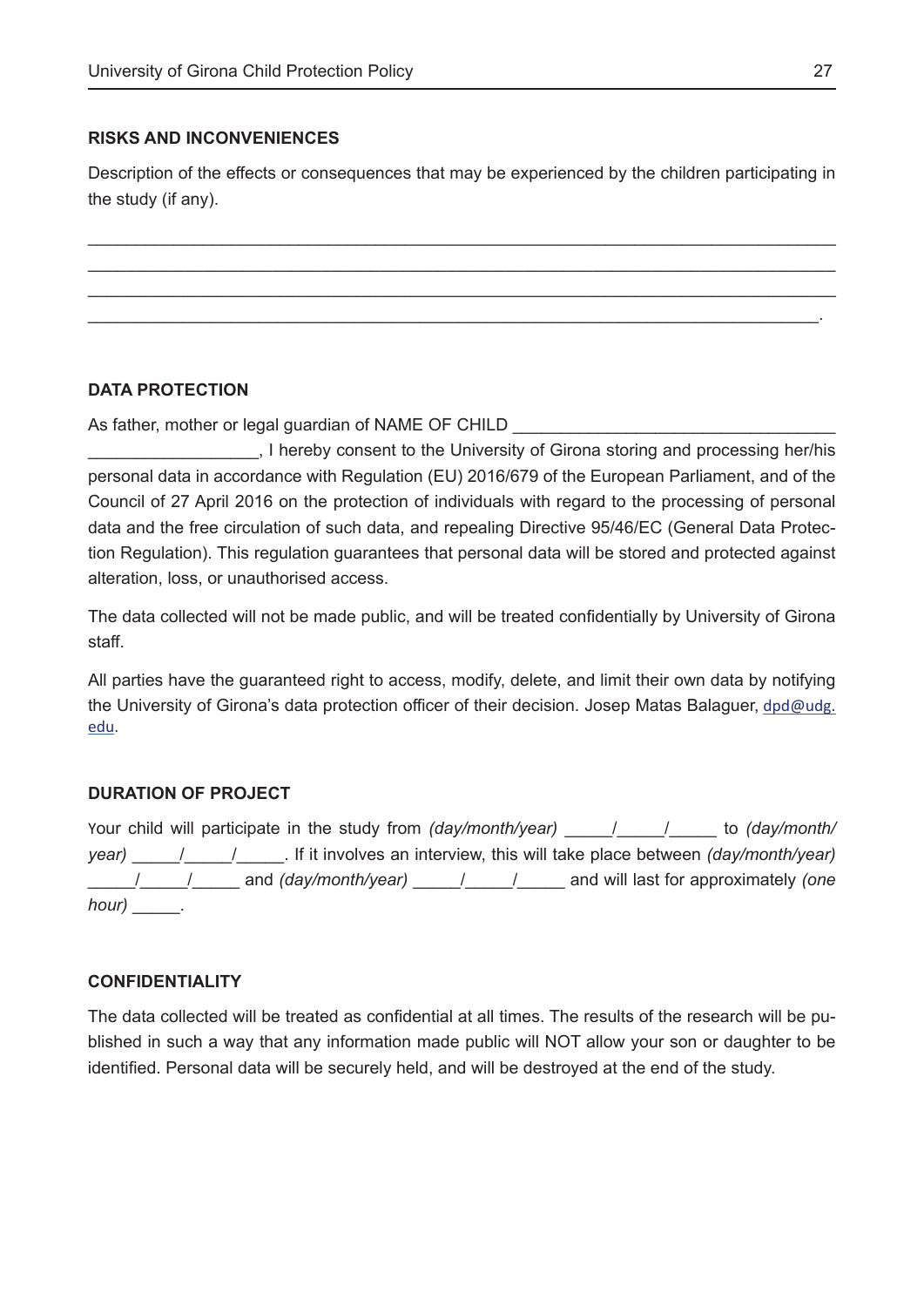#### **PARTICIPATION**

Your daughter or son's participation in this project is voluntary. S/he will decide whether or not to participate. Both you and your child can decide whether or not to participate in the study at any time, at your own discretion and without your decision having any negative impact.

#### **RESULTS**

If your daughter or son agrees to participate in this project, the research will ultimately be published in academic journals, policy-oriented publications, and will feature in public presentations. Again, as mentioned above, all personal information held about your child will be treated as confidential.

#### **QUERIES ABOUT THE PROJECT**

If you have any doubts or queries about this study, please do not hesitate to contact us: University of Girona coordinator:

| Name:             |
|-------------------|
| Email Address:    |
| Telephone Number: |

#### **GIVE YOUR CONSENT**

Declaration of consent: I acknowledge that I have read and understood the information about the project, and have received a satisfactory reply to any questions I have asked. I understand that I am being requested to allow my son or daughter to participate in the activities involved in this University of Girona project. I freely give my consent.

The researcher has provided me with a copy of this document.

Name of daughter or son: \_\_\_\_\_\_\_\_\_\_\_\_\_\_\_\_\_\_\_\_\_\_\_\_\_\_\_\_\_\_\_\_\_\_\_\_\_\_\_\_\_\_\_

Name of parent or legal guardian:

Signature: \_\_\_\_\_\_\_\_\_\_\_\_\_\_\_\_\_\_\_\_\_\_\_\_\_\_\_\_\_\_\_\_\_\_\_\_\_\_\_\_\_\_\_\_\_\_\_\_\_\_\_\_\_\_\_\_

Date:  $\Box$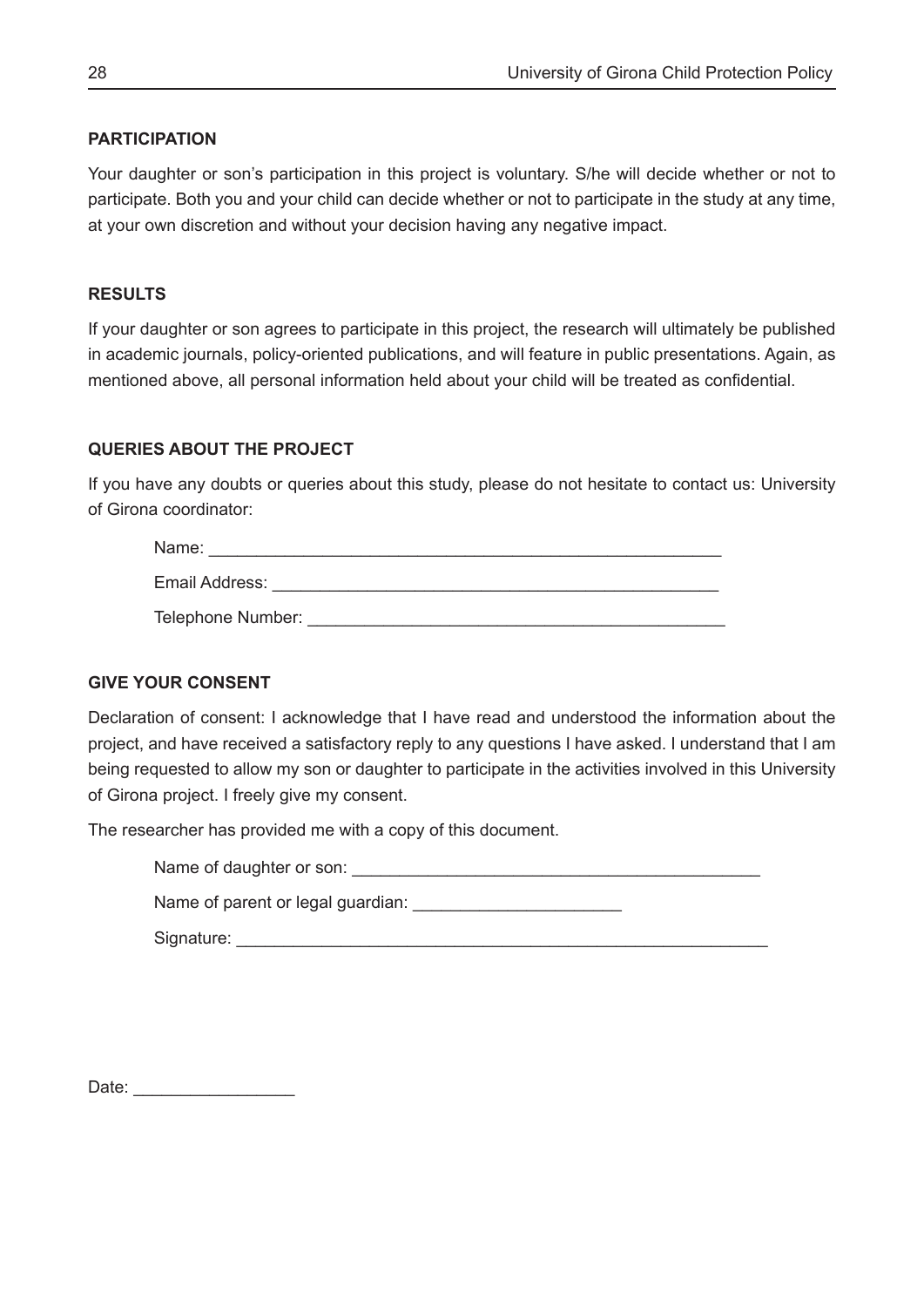## **Appendix 3. Application form**

#### **PERSONAL DETAILS**

| Telephone Number: Telephone Number: |  |  |
|-------------------------------------|--|--|

#### **I DECLARE THAT**

I wish to inform the Social Commitment Unit (UCS) of a possible situation of abuse.

#### **I REQUEST:**

A meeting in order to be able to briefly explain the facts so that the initiation of an investigation in accordance with the provisions of the University of Girona's Child Protection Policy may be considered.

**Signature** 

Girona, *(dd/mm/yyyy)* \_\_\_\_\_/ \_\_\_\_\_/